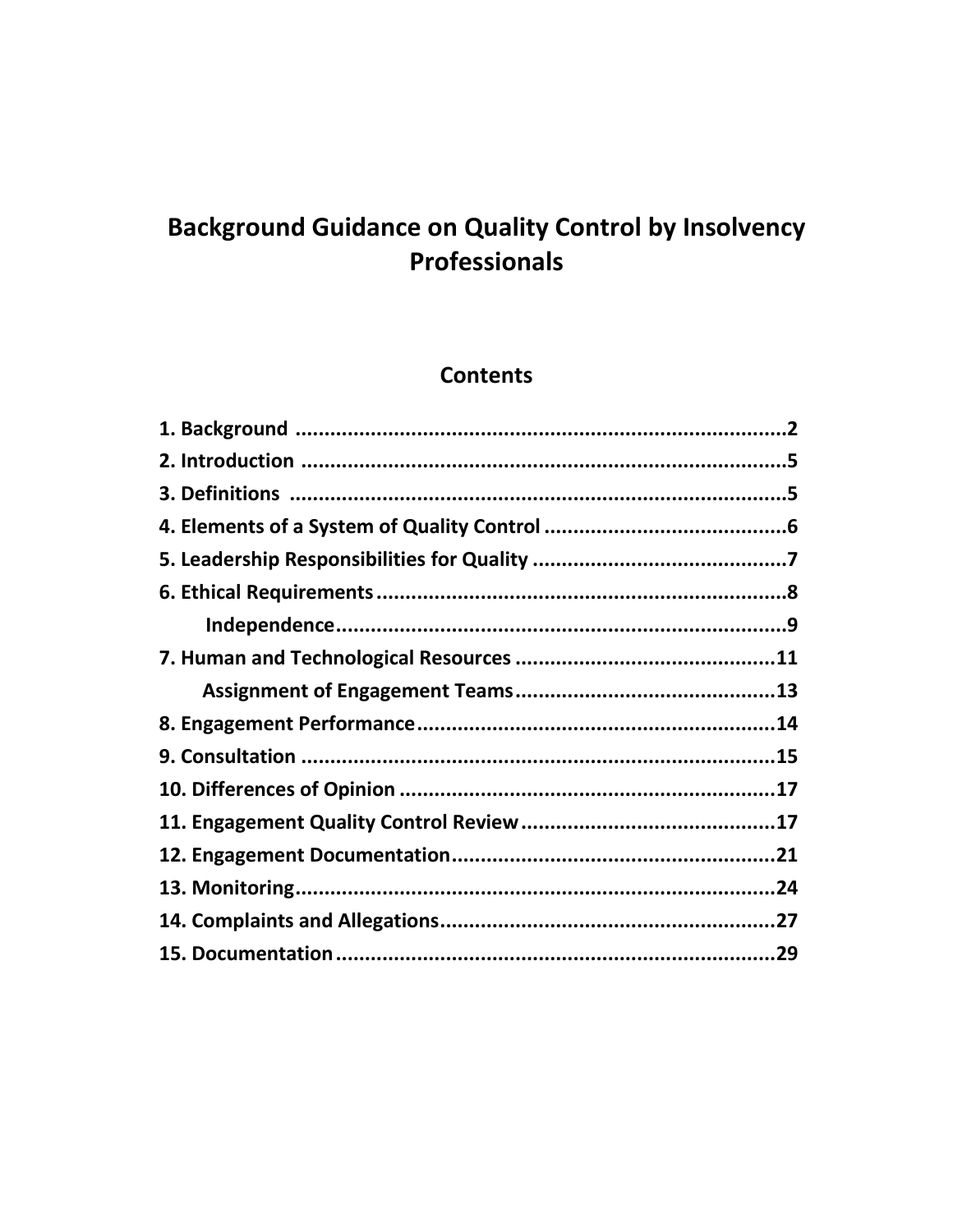# **Background**

The objective of Insolvency and Bankruptcy Code 2016 (IBC), as an economic beneficial legislation is to provide effective legal framework for resolution of distressed businesses by reorganising such businesses. IBC's first order objective is rescuing a company in distress and liquidation can be viewed only as the last resort. The second order objective is maximising value of assets of the company and the third order objective is promoting entrepreneurship, availability of credit and balancing the interests of all stakeholders. IBC provides for bifurcating the interests of the company from that of its promoters to ensure revival and continuation of the company by protecting it from its own management and from liquidation.

Insolvency professional (IP), in the capacity of resolution professional (RP) or Liquidator is one of the key pillars as envisaged under IBC, for achieving the said objectives. The legal framework under IBC requires an IPs to establish fair and transparent conduct of insolvency resolution process, casting upon an IP, inter alia, following responsibilities reflective of qualitative aspects in such processes (in a non-exhaustive manner):

#### **Provisions under IBC, 2016**

- a. Sec. 17 & 18 require that the IRP/RP is vested with the powers of the board of directors of the corporate debtor (CD). The officers and managers of the corporate debtor shall report to the IRP, providing him access to documents and records of the corporate debtor. The IRP/RP shall act and execute in the name and on behalf of the corporate debtor all deeds, receipts, and other documents and take such actions, in the manner and subject to such restrictions, as may be specified by the Board.
- b. Sec. 20 requires that the IRP/RP shall make every endeavour to protect and preserve the value of the property of the CD and manage its operations as a going concern. IRP/RP shall have the authority to appoint professionals, to enter into contracts on behalf of the corporate debtor or to amend or modify the contracts or transactions, to raise interim finance, to issue instructions to personnel of the corporate debtor as may be necessary for keeping the CD as a going concern and to take all such actions as are necessary to keep the CD as a going concern.
- c. Sec 23 requires RP to conduct the entire corporate insolvency resolution process and manage the operations of the corporate debtor during such process. Further RP is required to continue to manage the operations of CD after the expiry of such process, until an order approving the resolution plan under sub-section (1) of section 31 or appointing a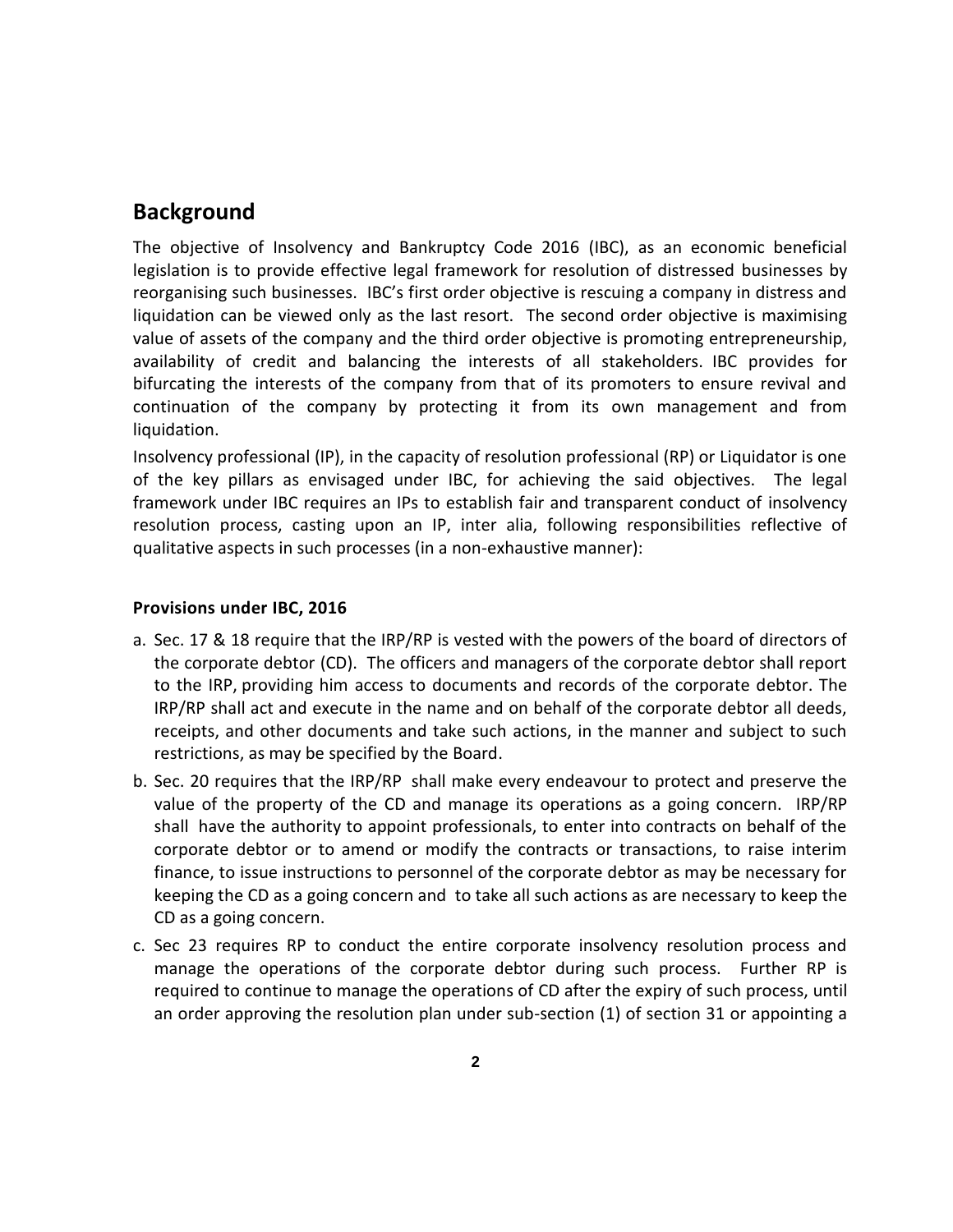liquidator under section 34 is passed by the Adjudicating Authority. Further, in case there is a change in IRP to RP or from RP to shall provide all the information, documents and records pertaining to the corporate debtor in his possession and knowledge to the successor IP.

- d. Sec 28 requires IRP/RP, during the corporate insolvency resolution process, to take prior approval of the committee of creditors for certain actions.
- e. Sec 29 requires that IRP/RP shall provide to the resolution applicant access to all relevant information in physical and electronic form to formulate a resolution plan.
- f. Sec 30 requires that the IRP/RP shall examine each resolution plan received by him and shall present the same to the committee of creditors for approval.
- g. As per Section 208(2), an IP is obliged to take reasonable care and diligence while performing his duties, to comply with all requirements and terms and conditions specified in the byelaws of the insolvency professional agency of which he is a member; to allow the insolvency professional agency to inspect his records; to submit a copy of the records of every proceeding before the Adjudicating Authority to the Board as well as to the insolvency professional agency of which he is a member; and to perform his functions in such manner and subject to such conditions as may be specified.

#### **Provisions as per Code of Conduct under Schedule I under IBBI (IP) Regulations**

- h. Clause 5 provides that an IP must not conceal any material information or knowingly make a misleading statement to the Board, the Adjudicating Authority or any stakeholder, as applicable.
- i. Clause 5 provides that an IP must maintain complete independence in his professional relationships and should conduct the insolvency resolution, liquidation or bankruptcy process, as the case may be, independent of external influences.
- j. Clause 5 provides that an IP must adhere to the time limits prescribed in the Code and the rules, regulations and guidelines thereunder for insolvency resolution, liquidation or bankruptcy process, as the case may be, and must carefully plan his actions, and promptly communicate with all stakeholders involved for the timely discharge of his duties.
- k. Clause 15 provides that an IP must make efforts to ensure that all communication to the stakeholders, whether in the form of notices, reports, updates, directions, or clarifications, is made well in advance and in a manner which is simple, clear, and easily understood by the recipients.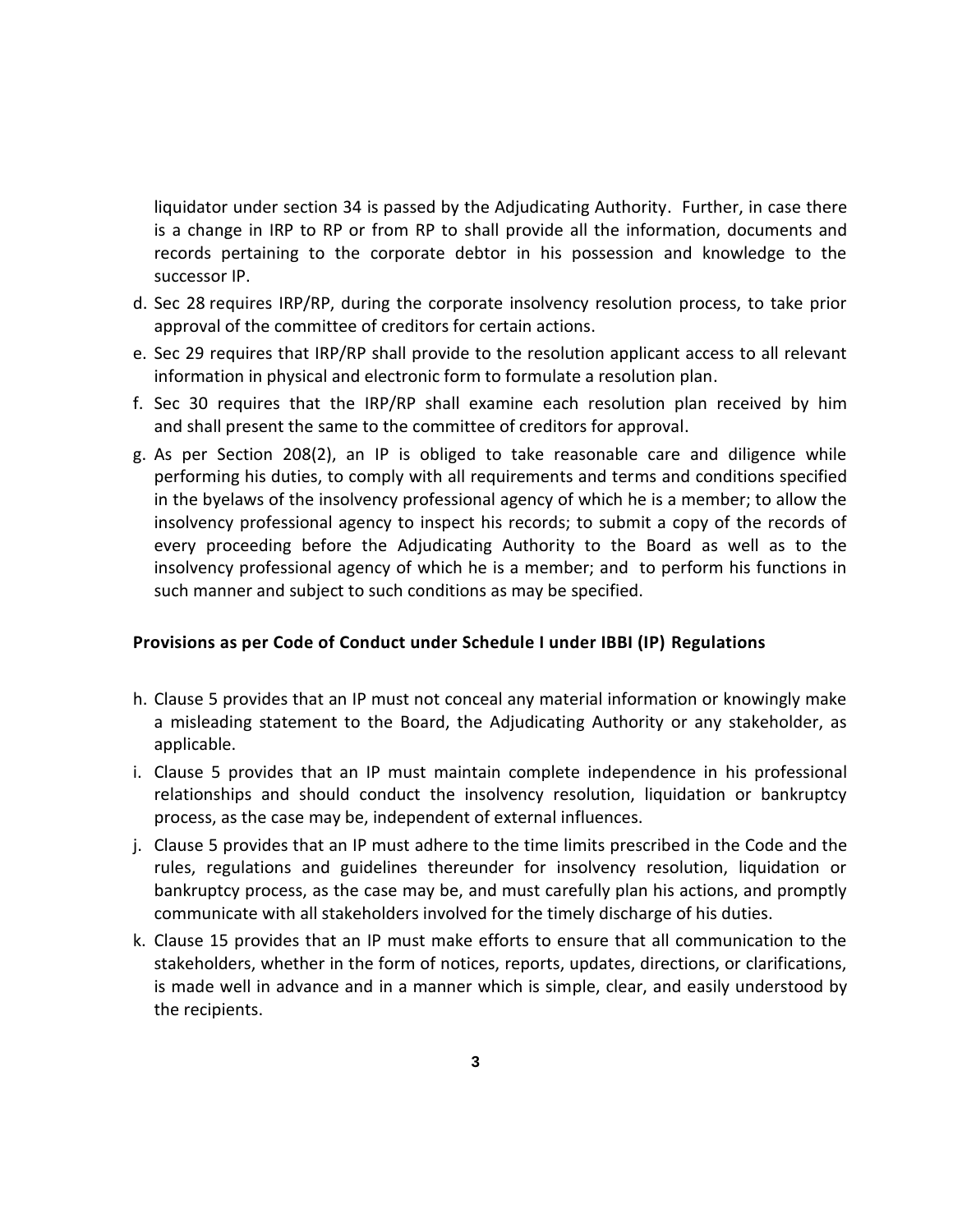l. Clause 16 provides that an IP must maintain written contemporaneous records for any decision taken, the reasons for taking the decision, and the information and evidence in support of such decision. This shall be maintained to sufficiently enable a reasonable person to take a view on the appropriateness of his decisions and actions.

#### **Monitoring by Insolvency Professional Agency (IPA)**

- m.The Code under Section 204(c) mandates monitoring by IPA of the performance of IPs with respect to legal compliance and empowers IPAs to call for information and records.
- n. Clause 8 of IBBI (Model byelaws and Governing Board of IPAs) Regulations 2016, provide for constitution of Monitoring Committee by an IPA. Further, clause 15 of such regulations provide for formulation of Monitoring Policy by an IPA for the purpose.
- o. The objective of monitoring of IPs is to ascertain whether the conduct of IPs is in overall interest of the stakeholders, corporate debtor as going concern and to ensure that the position of trust held by IPs is not abused by them and in cases where it is, to ensure appropriate action is taken.

### **Inspections of IPs by IBBI and IPA**

- p. Sec. 196(1) of the Code empowers IBBI to carry out inspections and investigations, monitor the performance and call for any information or records, inter alia, from IPs.
- q. As per Section 208(2)(c) of the Code, IPAs are authorized to conduct the inspection of IPs enrolled with it.
- r. Further as per Clause 18 of the Code of Conduct an IP must appear, co-operate and be available for inspections and investigations carried out by the Board, any person authorised by the Board or the insolvency professional agency with which he is enrolled.

In view of above many duties and responsibilities cast upon IPs, it is of paramount importance for an IP, whether part of an IPE or not, to observe and maintain high standards of quality in connection with any professional assignment. Such approach shall enthuse confidence in other stakeholders about IP's services on one hand and support IP to face any regulatory or legal challenge, on the other.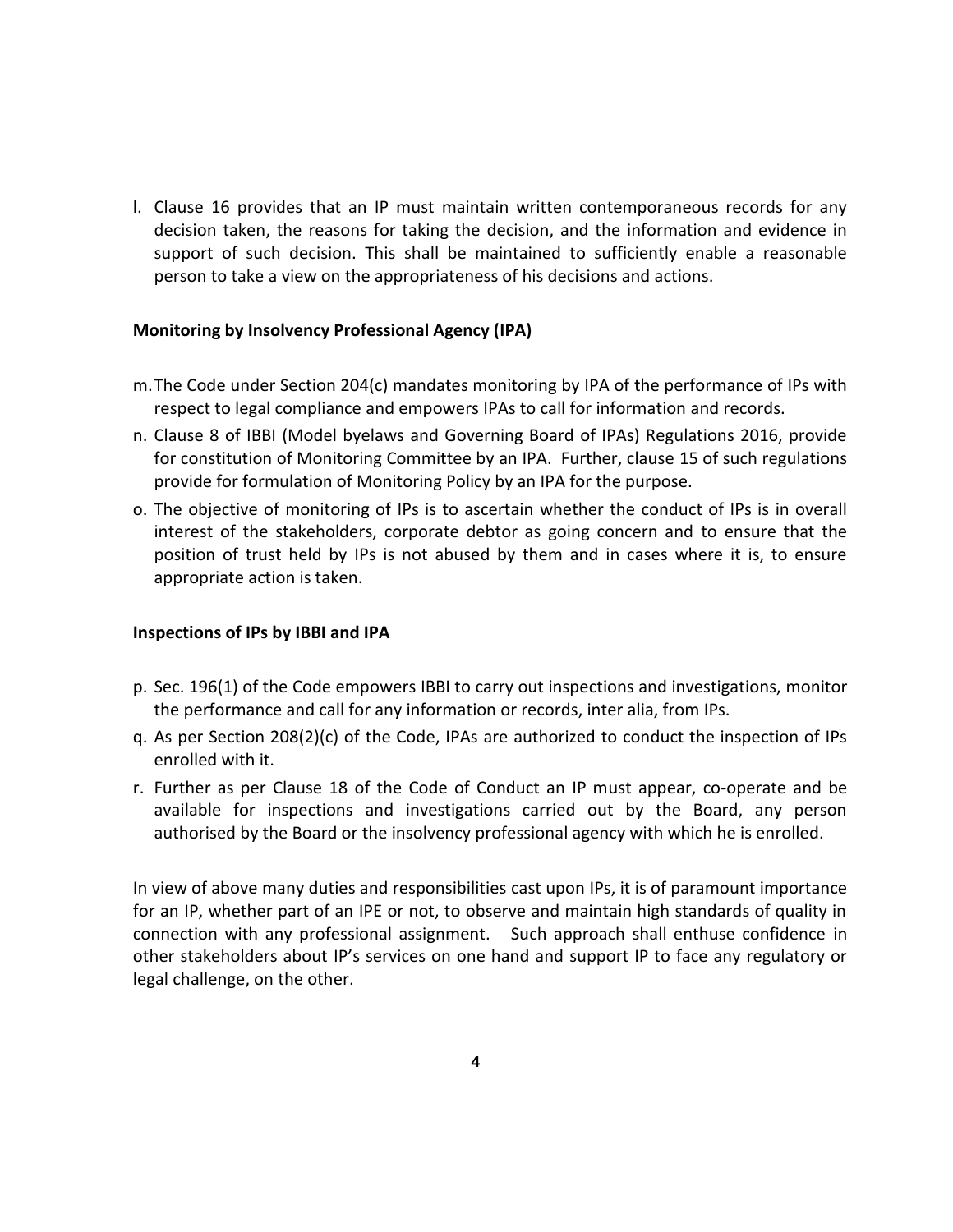# **Introduction**

- 1. The purpose of this Background Guidance on Quality Control is to help IPs in maintaining and enhancing quality of their services while discharging responsibilities in relation to the professional assignments under IBC and related activities thereto. IPs may apply the guidance provided in this document as they deem appropriate depending upon circumstances of each case.
- 2. This document is to be read in conjunction with the requirements of the IBC, 2016, any regulations and circulars/notifications issued thereunder. In case of any variation, the provisions of such law, regulations, notifications shall prevail over the requirements as per this document. Further, the document is based upon recommendations of study group constituted by IIIPI and does not carry the authority and views of IIIPI.
- 3. This document, in the following paras, provides uses two types of statements viz.:
	- i. **Requirement**, which is mentioned as text **in bold** font, imposes an obligation on an IP to comply with the specific clause.
	- ii. **Reference matter**, which is mentioned as normal text explaining the context relevant for proper understanding of the said 'Requirement'.
- 4. The IP should establish a system of quality control designed to provide it with reasonable assurance that the IP and its personnel comply with professional standards, best practices, regulatory and legal requirements, and that action taken are appropriate in the circumstances.
- 5. A system of quality control consists of policies designed to achieve the objectives set out in paragraph 4 above and the procedures necessary to implement and monitor compliance with those policies.
- 6. The nature of the policies and procedures developed by individual IP to comply with this document will depend on various factors such as the size and operating characteristics of the Corporate Debtor, and whether he is part of an IPE.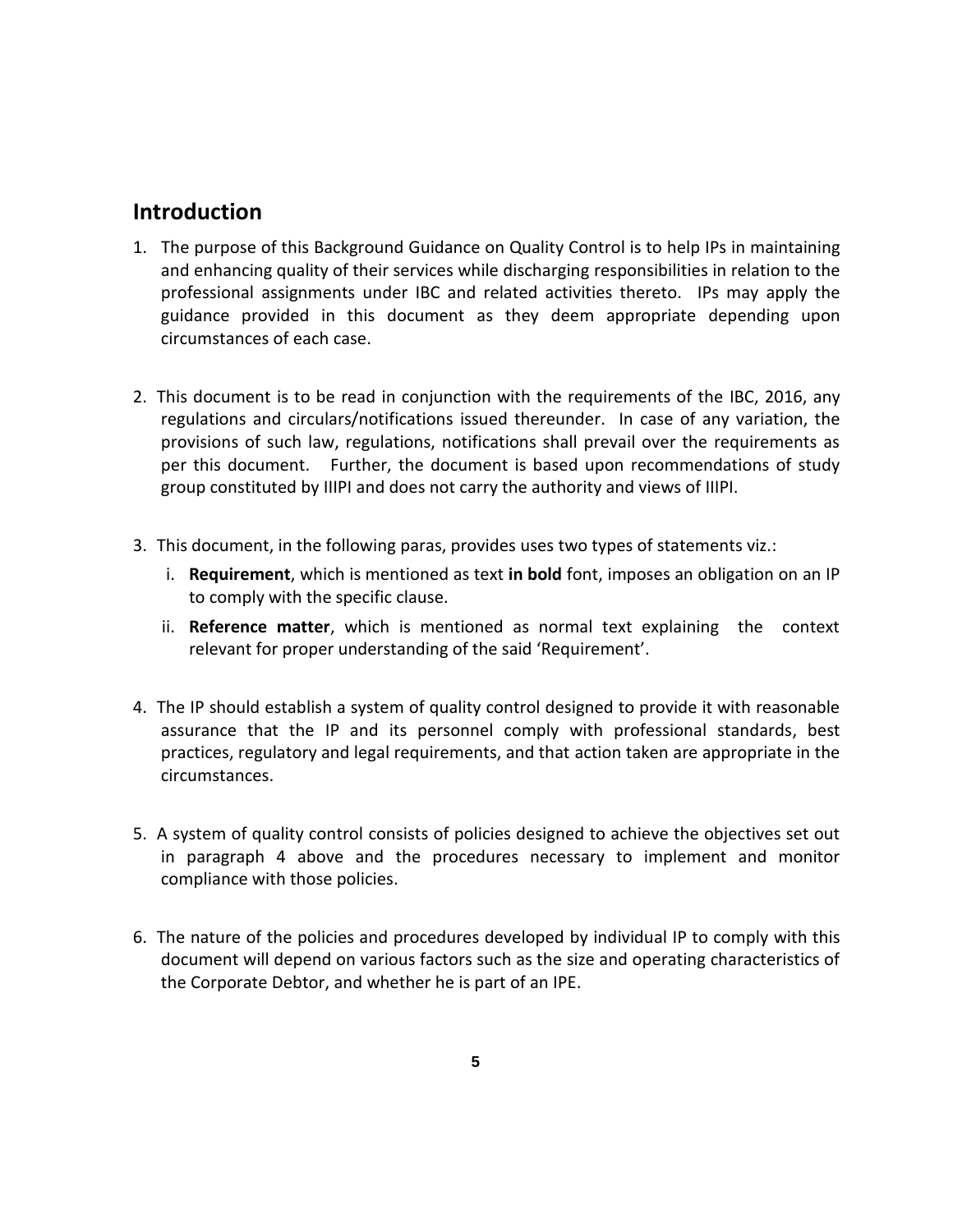# **Definitions**

- 7. In this document, the following terms have the meanings attributed below:
	- (a) *Board*: Insolvency and Bankruptcy Board of India
	- (b) *Code*: Insolvency add Bankruptcy Code, 2016
	- (c) *Engagement documentation*: The record of work performed, results obtained, and conclusions the IP reached (terms such as "working papers" or "workpapers" are also sometimes used). The documentation for a specific engagement is assembled in an engagement file;
	- (d) *Insolvency Professional* (IRP/RP/ Liquidator/Administrator, Bankruptcy Trustee, Authorized Representative, etc.): The person who is registered with IBBI as IP and is in full time practice and who has been appointed as such.
	- (e) *Engagement team*: All personnel performing an engagement, including any experts or professionals including accountants, legal counsels or other professionals, as envisaged under the Code, contracted or hired by the IP in connection with that engagement.
	- (f) *Inspection*: In relation to completed engagements, procedures designed to provide evidence of compliance by engagement teams with the IP's quality control policies and procedures.
	- (g) *Monitoring*: A process comprising an ongoing consideration and evaluation of the IPs system of quality control, including a periodic inspection of a selection of completed engagements, designed to enable the IP to obtain reasonable assurance that its system of quality control is operating effectively.
	- (h) For definition of other terms used in the document but not defined under this clause, the Code and/or Regulations made thereunder should be referred to.

# **Elements of a System of Quality Control**

- **8. The IP's system of quality control should include policies and procedures addressing each of the following elements:** 
	- **a. Leadership responsibilities for quality.**
	- **b. Ethical requirements.**
	- **c. Human and technological resources.**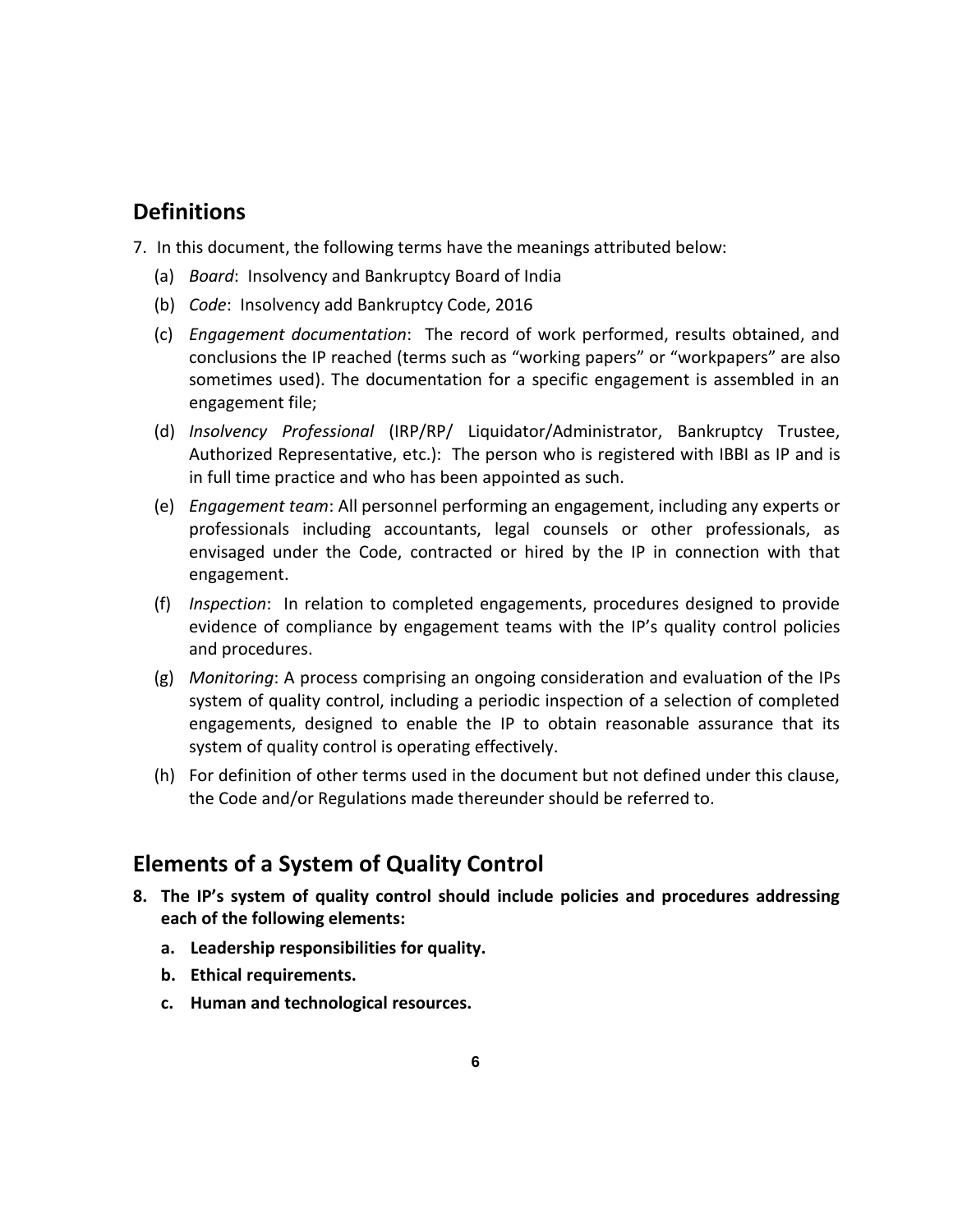- **d. Engagement performance.**
- **e. Monitoring.**
- 9. **The quality control policies and procedures should be documented and communicated to the IP's personnel.** Such communication describes the quality control policies and procedures and the objectives they are designed to achieve and include the message that each individual has a personal responsibility for quality and is expected to comply with these policies and procedures. In addition, the IP recognizes the importance of obtaining feedback on its quality control system from its personnel. Therefore, the IP should encourage its personnel to communicate their views or concerns on quality control matters.

### **Leadership Responsibilities for Quality**

- **10. The IP should establish policies and procedures designed to promote an internal culture based on the recognition that quality is essential in performing engagements. Such policies and procedures should require the IP to assume ultimate responsibility for the system of quality control.**
- 11.The IP's leadership and the examples he sets significantly influence the internal culture. The promotion of a quality-oriented internal culture depends on clear, consistent, and frequent actions and messages across all levels of the management emphasizing the quality-control policies and procedures, and the requirement to:
	- a. Perform work that complies with professional standards, best-practices, and regulatory and legal requirements; and
	- b. Ensure that actions taken are appropriate in the circumstances.

Such actions and messages encourage a culture that recognizes and rewards high quality work. They may be communicated by training seminars, meetings, formal or informal dialogue, mission statements, newsletters, or briefing memoranda. They are incorporated in the internal documentation and training materials, and in staff appraisal procedures such that they will support and reinforce the IP's view on the importance of quality and how, practically, it is to be achieved.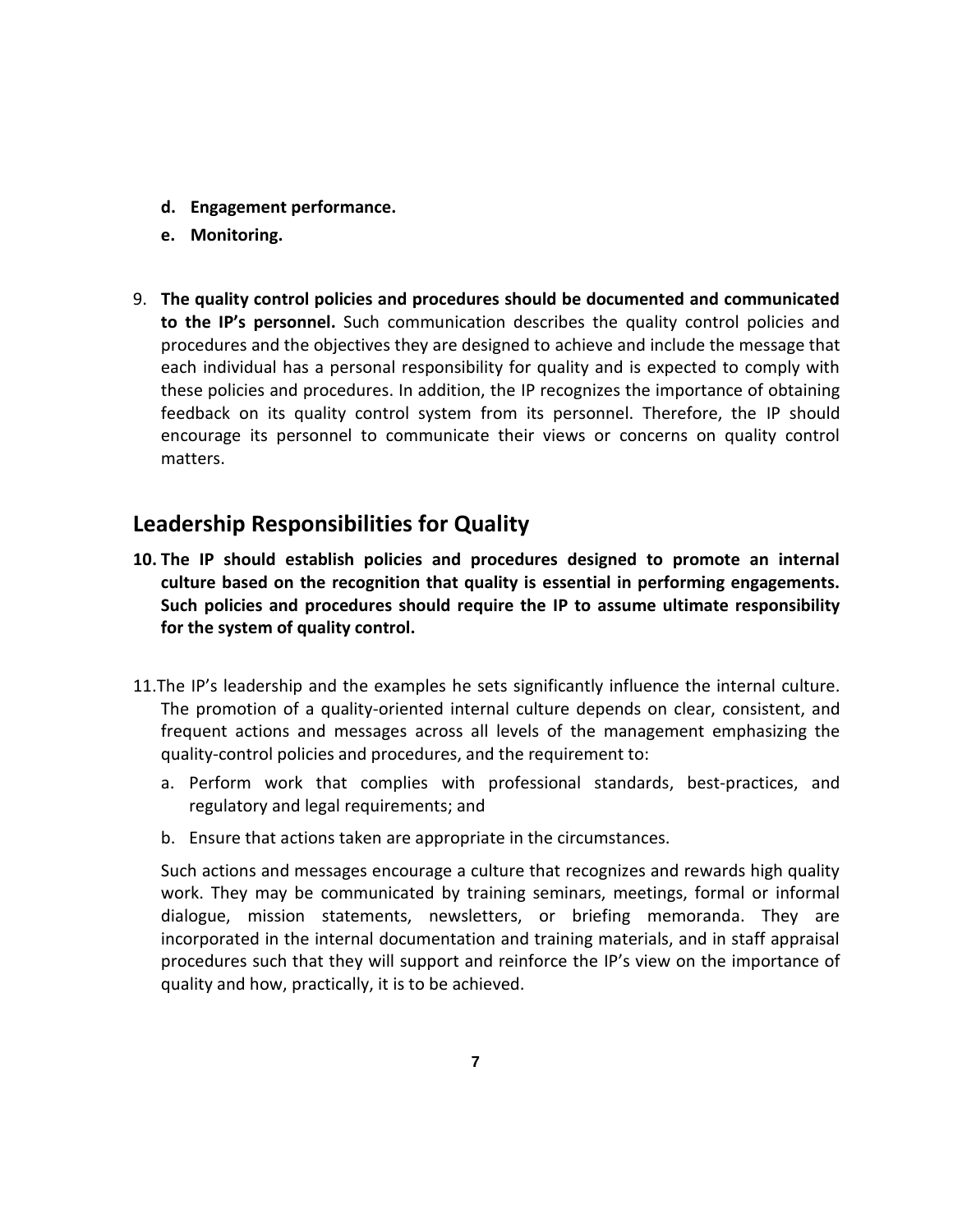- 12.Of particular importance is the need for the IP's leadership to recognize that the IP's business strategy is subject to the overriding requirement to achieve quality in all the engagements that the IP performs. Accordingly:
	- a. The IP assigns its management responsibilities so that commercial considerations do not override the quality of work performed;
	- b. The IP's policies and procedures addressing performance evaluation, compensation, and promotion (including incentive systems) with regard to its personnel, are designed to demonstrate the IP's overriding commitment to quality; and
	- c. The IP devotes sufficient resources for the development, documentation and support of its quality control policies and procedures.
- **13. Any person or persons assigned operational responsibility for the quality control system by the IP, should have sufficient and appropriate experience and ability, and the necessary authority, to assume that responsibility.**
- 14. Sufficient and appropriate experience and ability enables the responsible person or persons to identify and understand quality control issues and to develop appropriate policies and procedures. Necessary authority enables the person or persons to implement those policies and procedures.

# **Ethical Requirements**

- **15. The IP should establish policies and procedures designed to provide it with reasonable assurance that the IP and IP's personnel comply with relevant ethical requirements as has been notified by IBBI/ IPA and others as applicable.**
- 16. Some of the ethical requirements for Insolvency Professionals have been prescribed under Code of Conduct as per First Schedule of IBBI (Insolvency Professionals) Regulations, 2016. Such requirements have been categorised into areas of:
	- a. Integrity and Objectivity;
	- b. Independence and impartiality;
	- c. Professional competence;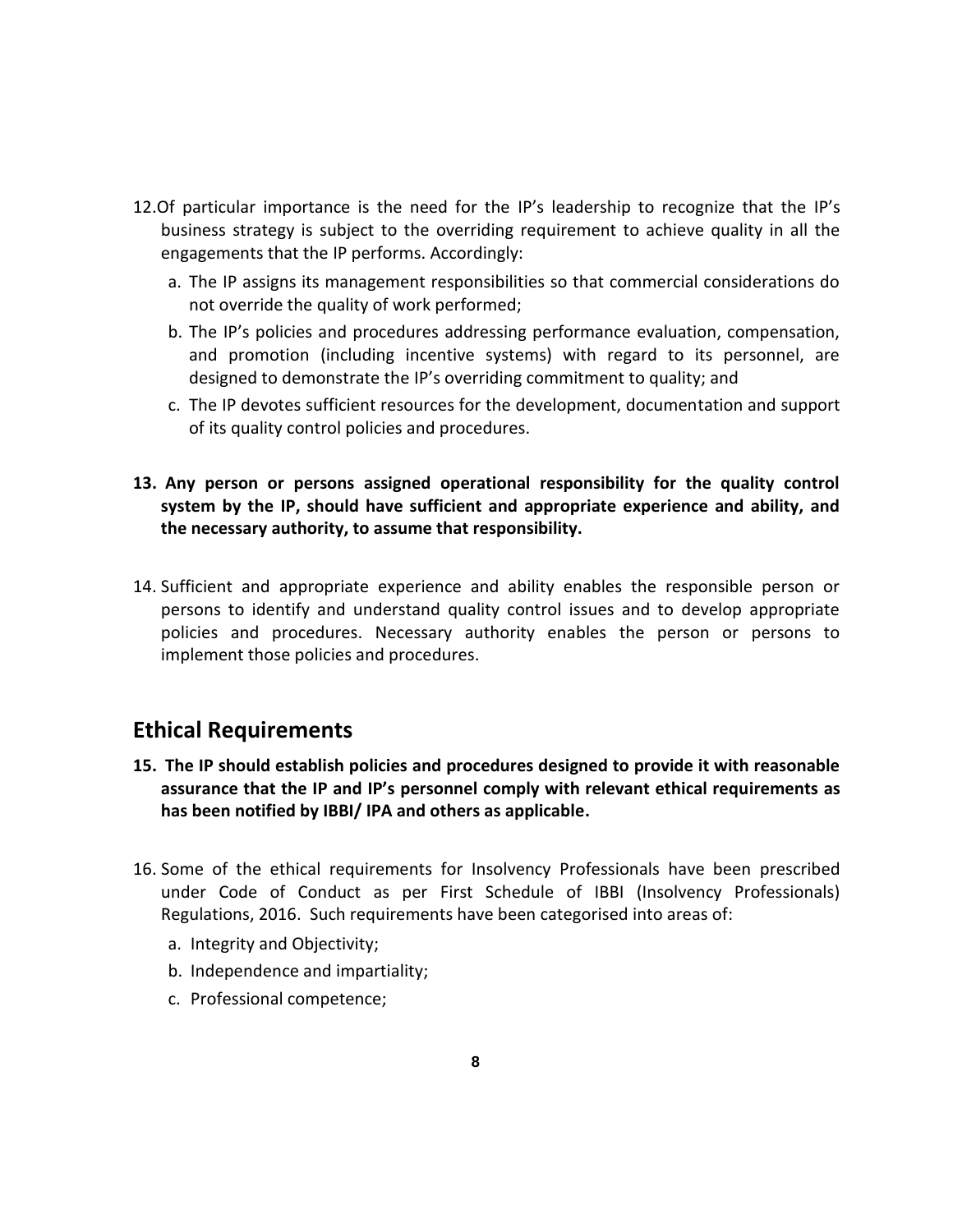- d. Representation of correct facts and correcting misapprehensions;
- e. Timeliness;
- f. Information management;
- g. Confidentiality;
- h. Occupation, employability, and restrictions;
- i. Remuneration and costs; and
- j. Gifts and hospitality;
- 17. Besides, there may be additional or complementary ethical code that may be prescribed by IBBI/IPA including by way of non-mandatory guidance, which can act as reference for ensuring ethical conduct of IP and IP's personnel.
- 18. **The policies and procedures on ethics should emphasize the fundamental principles, which are reinforced in particular by (a) the leadership, (b) education and training, (c) monitoring, and (d) a process for dealing with non-compliance.** Given the criticality of 'Independence' during insolvency engagements, it is addressed separately hereinafter. These paragraphs need to be read in conjunction with the Code of Conduct.

### **Independence**

- **19. The IP should establish policies and procedures designed to provide it with reasonable assurance that the IP, its personnel and, where applicable, others subject to independence requirements (including experts, employed by the IP), maintain independence wherever required. Such policies and procedures should enable the IP to:** 
	- **a. Communicate its independence requirements to personnel and, where applicable, to others subject to them; and**
	- **b. Identify and evaluate circumstances and relationships that create threats to independence, and to take appropriate action to eliminate those threats or reduce them to an acceptable level by applying safeguards, or, if considered appropriate, to withdraw from the engagement.**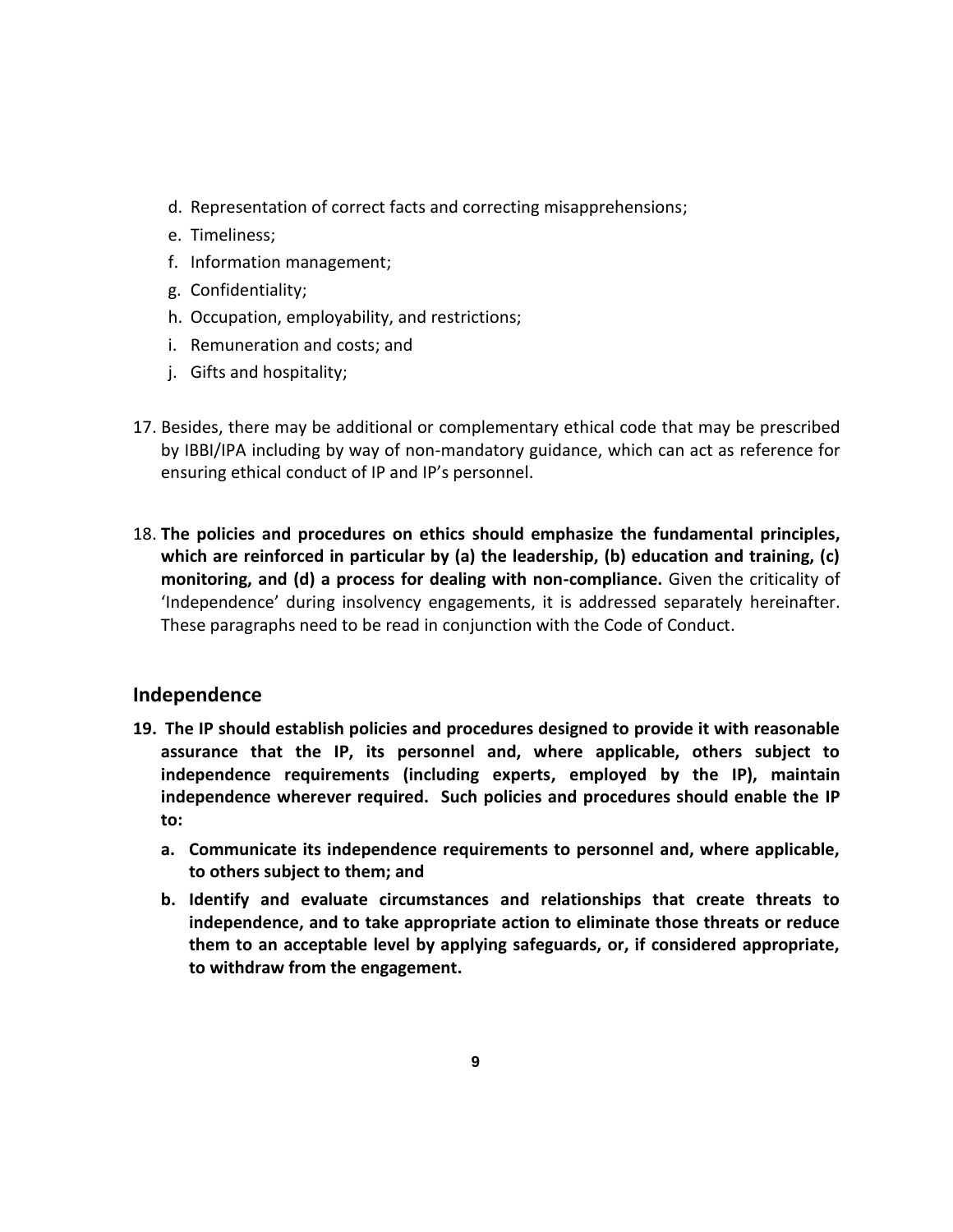- **20. Such policies and procedures should require:** 
	- **a. Personnel to provide the IP with relevant information about client engagements, including the scope of services, to enable the IP to evaluate the overall impact, if any, on independence requirements;**
	- **b. Personnel to promptly notify the IP of circumstances and relationships that create a threat to independence so that appropriate action can be taken; and**
	- **c. The accumulation and communication of relevant information to appropriate personnel so that:**
		- **i. The IP and its personnel can readily determine whether they satisfy independence requirements;**
		- **ii. The IP can maintain and update its records relating to independence; and**
		- **iii. The IP can take appropriate action regarding identified threats to independence.**
- **21. The IP should establish policies and procedures designed to provide it with reasonable assurance that it is notified of breaches of independence requirements, and to enable it to take appropriate actions to resolve such situations. The policies and procedures should include requirements for:**
	- **a. All who are subject to independence requirements to promptly notify the IP of independence breaches of which they become aware;**
	- **b. The IP to promptly communicate identified breaches of these policies and procedures to:** 
		- **I. The personnel of IP who, needs to address the breach; and**
		- **II. Other relevant personnel and those subject to the independence requirements who need to take appropriate action;**
	- **c. Prompt communication to the IP, if necessary, by such personnel of the actions taken to resolve the matter, so that the IP can determine whether it should take further action.**
- 22. An IP receiving notice of a breach of independence policies and procedures promptly communicates relevant information to personnel, as appropriate and, where applicable, experts contracted by the IP and its personnel (if any), for appropriate action.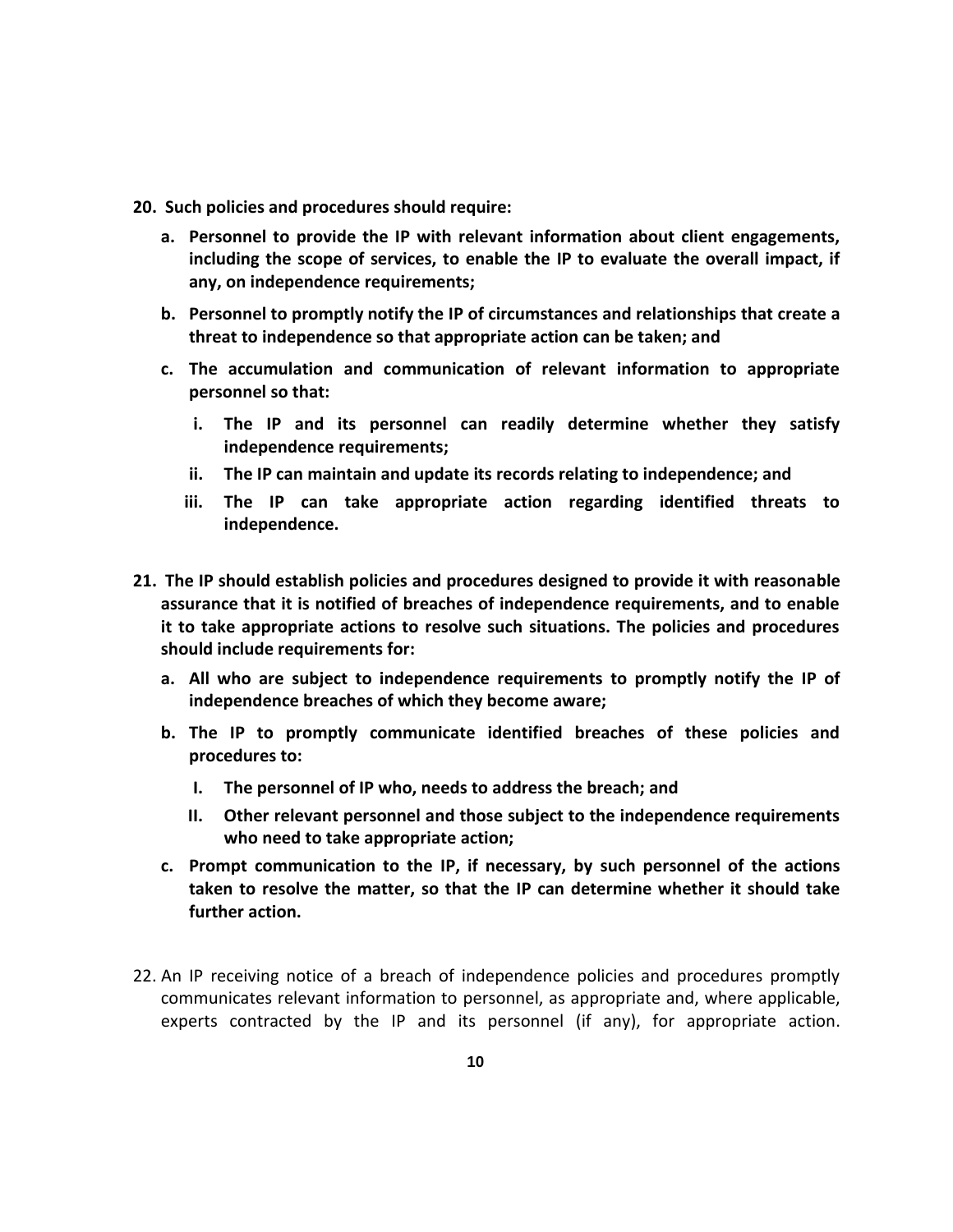Appropriate action by the IP and personnel includes applying appropriate safeguards to eliminate the threats to independence or to reduce them to an acceptable level, or withdrawing from the engagement. In addition, the IP provides independence education to personnel who are required to be independent.

- **23. At the beginning of professional engagement assignment, the IP should obtain written confirmation of compliance with its policies and procedures on independence from all personnel required to be independent with a declaration that if the independence is ever breached during the engagement the same shall be communicated to IP immediately.**
- 24. Written confirmation may be in paper or electronic form. By obtaining confirmation and taking appropriate action on information indicating non-compliance, the IP demonstrates the importance that it attaches to independence and makes the issue current for, and visible to, its personnel.

### **Human and Technological Resources**

- **25. The IP should establish policies and procedures designed to provide it with reasonable assurance that it has sufficient personnel with the capabilities, competence, and commitment to ethical principles necessary to perform its engagements in accordance with professional standards, best-practices, regulatory and legal requirements, and to enable the IP to complete the assignment that are appropriate in the circumstances.**
- **26. The IP should establish policies and procedures designed to provide it with reasonable assurance that it has sufficient adoption of technological solutions necessary to perform its engagements in accordance with professional standards, best-practices, regulatory and legal requirements, and to enable the IP to complete the assignment that are appropriate in the circumstances.**
- 27. Such policies and procedures address the following personnel issues:
	- (a) Recruitment;
	- (b) Performance evaluation;
	- (c) Capabilities;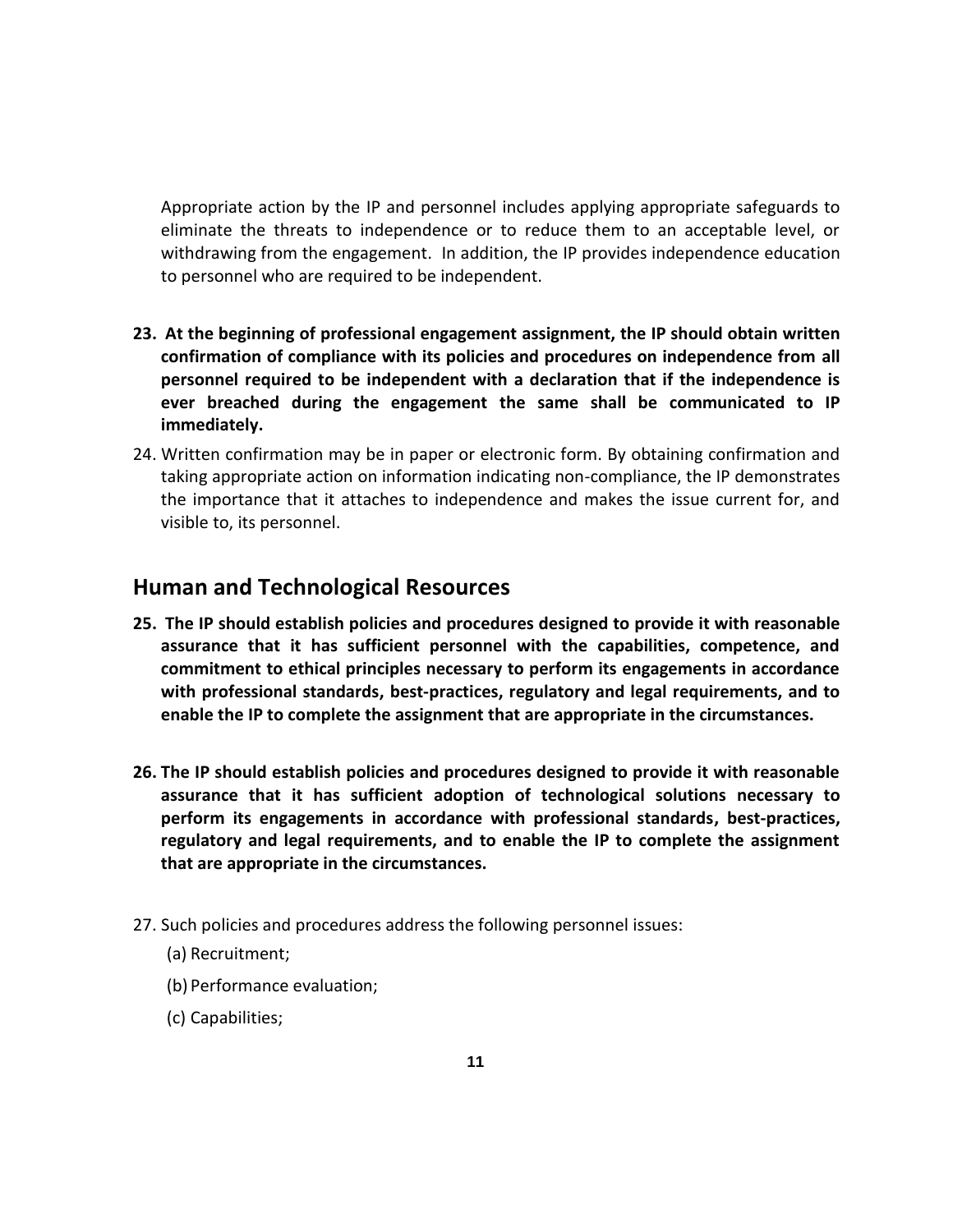- (d) Competence;
- (e) Career development;
- (f) Promotion;
- (g) Compensation; and
- (h) Estimation of personnel needs.
- 28. Addressing these issues enables the IP to ascertain the number and characteristics of the individuals required for the engagements. The IP's recruitment processes include procedures that help the IP select individuals with integrity as well as capacity and to develop the capability or competence necessary to perform the IP's work.
- 29. Capabilities and competence are developed through a variety of methods, including the following:
	- a. Professional education.
	- b. Continuing professional development, including training.
	- c. Work experience.
	- d. Coaching by more experienced staff, for example, other members of the engagement team.
- 30. The continuing competence of the personnel depends to a significant extent on an appropriate level of continuing professional development so that personnel maintain and also enhance their knowledge and capabilities. The IP therefore emphasizes in its policies and procedures, the need for continuing training for all levels of personnel, and provides the necessary training resources and assistance to enable personnel to develop and maintain the required capabilities and competence. Where internal technical and training resources are unavailable, or for any other reason, the IP may use a suitably qualified external person for that purpose.
- 31. The performance evaluation, compensation and promotion procedures give due recognition and reward to the development and maintenance of competence and commitment to ethical principles. In particular, the IP: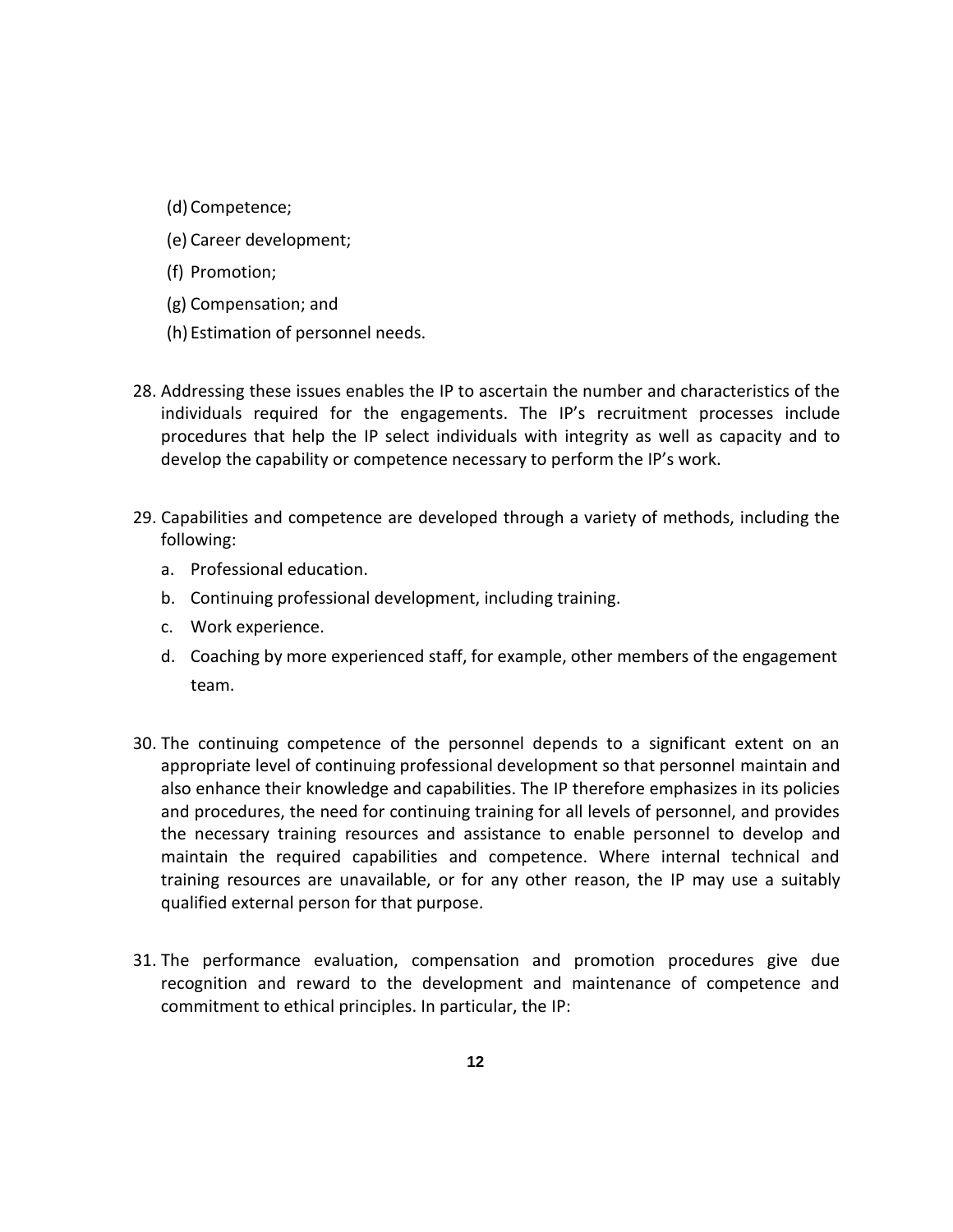- a. Makes personnel aware of the expectations regarding performance and ethical principles;
- b. Provides personnel with evaluation of, and counseling on, performance, progress and career development; and
- c. Helps personnel understand that advancement to positions of greater responsibility depends, among other things, upon performance quality and adherence to ethical principles, and that failure to comply with the policies and procedures may result in disciplinary action.
- 32.The size and circumstances of the IP will influence the structure of the performance evaluation process. Smaller IPs, in particular, may employ less-formal methods of evaluating the performance of his personnel.
- 33. The technological solutions may range across facilities of records of default (ROD) from Information Utility (IU), virtual data room (VDR), eVoting, eAuction, Insolvency case management, invitation/evaluation of resolution plans, audio/video recordings of meetings/proceedings, efiling of petitions, data storage services, etc.
- 34.The size and circumstances of the IP will influence the degree of the adoption of technological solutions.

### **Assignment of Engagement Teams**

- **35. The IP should assign responsibility for each engagement to an engagement team. The IP should establish policies and procedures requiring that:**
	- **a. The identity and role of the engagement team are communicated to key members of the Corporate Debtor;**
	- **b. The engagement team has the appropriate capabilities, competence, authority and time to perform the role; and**
	- **c. The responsibilities of the engagement team are clearly defined and communicated to that team head.**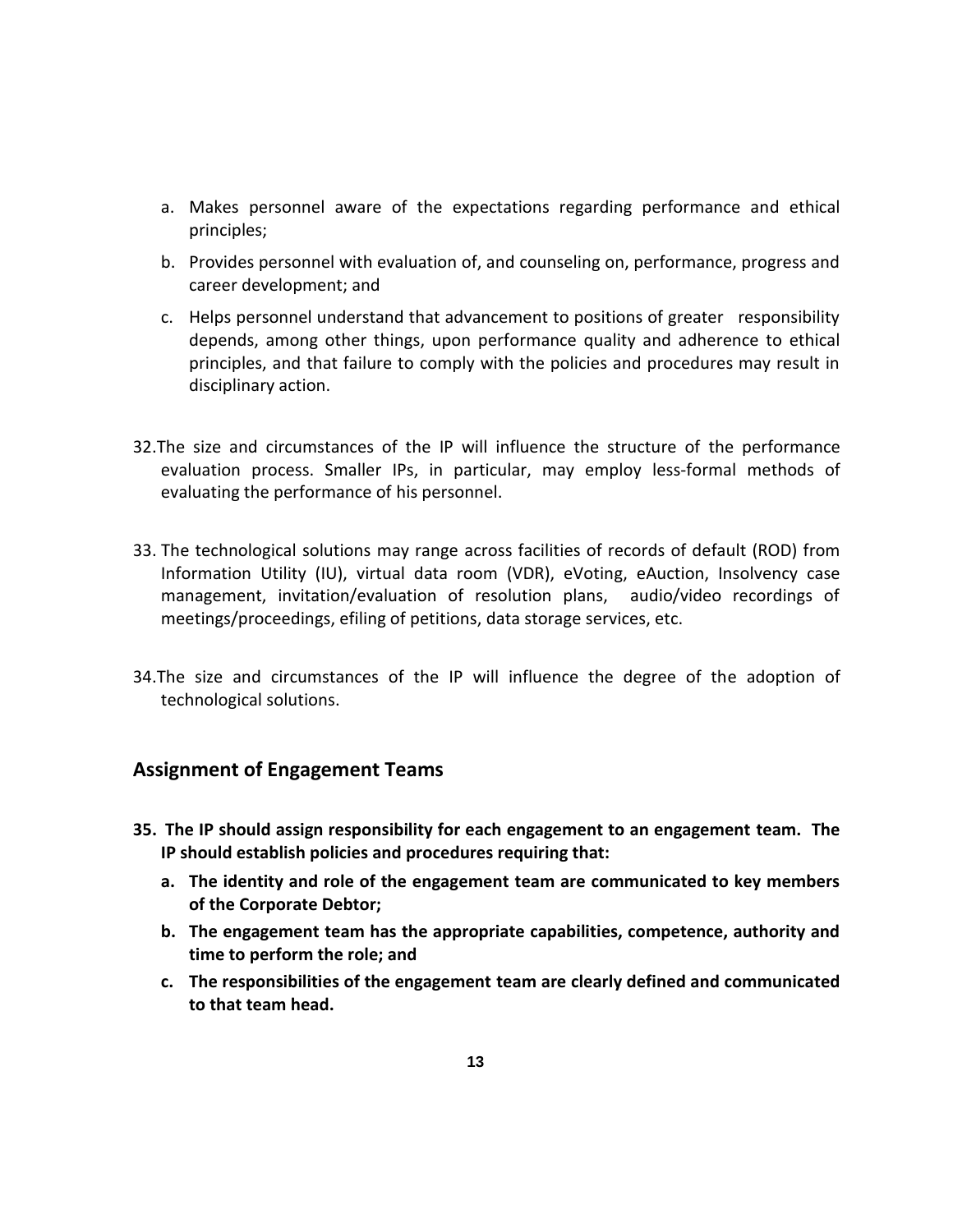36. Policies and procedures include systems to monitor the workload and availability of IPs so as to enable these individuals to have sufficient time to adequately discharge their responsibilities.

### **37. The IP should also assign appropriate staff with the necessary capabilities, competence and time to perform engagements in accordance with professional standards, bestpractices, regulatory and legal requirements.**

- 38. The IP establishes procedures to assess its staff's capabilities and competence. The capabilities and competence considered when assigning engagement teams, and in determining the level of supervision required, include the following:
	- a. An understanding of, and practical experience with, engagements of a similar nature and complexity through appropriate training and participation.
	- b. An understanding of professional standards, best practices, regulatory and legal requirements.
	- c. Appropriate technical knowledge, including knowledge of relevant information technology.
	- d. Knowledge of the relevant industries in which the clients operate.
	- e. Ability to apply professional judgment.
	- f. An understanding of the IP's quality control policies and procedures.

### **Engagement Performance**

- **39. The IP should establish policies and procedures designed to provide it with reasonable assurance that engagements are performed in accordance with professional standards, best-practices, regulatory and legal requirements and as per Code, Rules and Regulations in this regard.**
- 40. Through its policies and procedures, the IP seeks to establish consistency in the quality of engagement performance. This is often accomplished through written or electronic manuals, software tools or other forms of standardized documentation, and industry or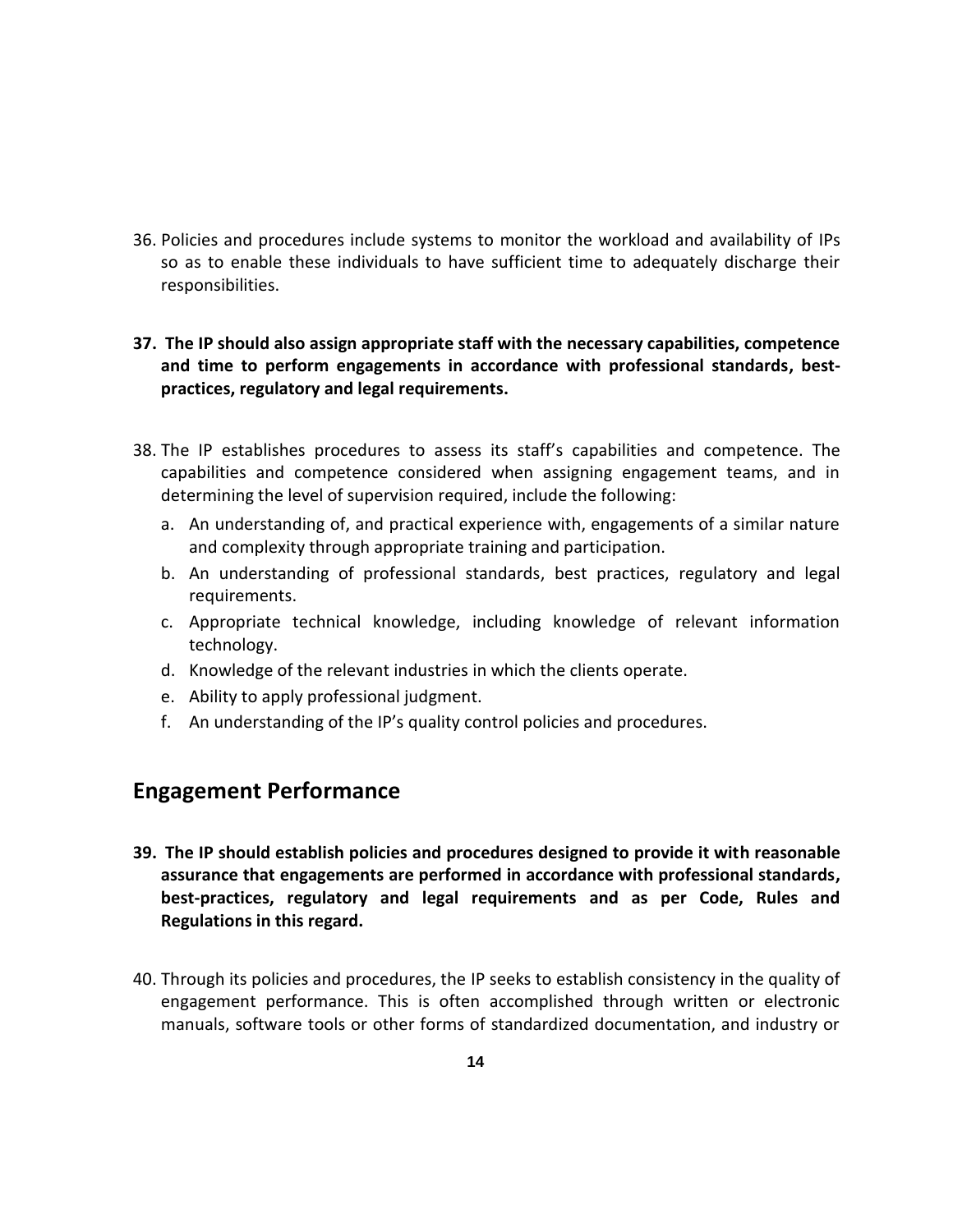subject matter-specific guidance materials. Matters addressed include the following:

- a. How engagement teams are briefed on the engagement to obtain an understanding of the objectives of their work.
- b. Processes for complying with applicable engagement standards.
- c. Processes of engagement supervision, staff training and coaching.
- d. Methods of reviewing the work performed, the significant judgments made.
- e. Appropriate documentation of the work performed and of the timing and extent of the review.
- f. Processes to keep all policies and procedures current.
- 41. It is important that all members of the engagement team understand the objectives of the work they are to perform. Appropriate team-working and training are necessary to assist less experienced members of the engagement team to clearly understand the objectives of the assigned work.
- 42. Supervision includes the following:
	- a. Tracking the progress of the engagement.
	- b. Considering the capabilities and competence of individual members of the engagement team, whether they have sufficient time to carry out their work, whether they understand their instructions and whether the work is being carried out in accordance with the planned approach to the engagement.
	- c. Addressing significant issues arising during the engagement, considering their significance and appropriately modifying the planned approach appropriately.
	- d. Identifying matters for consultation or consideration by more experienced engagement team members during the engagement.
- 43. Responsibilities for review are determined on the basis that more experienced engagement team members, including the engagement partner, review work performed by less experienced team members. Reviewers consider whether:
	- a. The work has been performed in accordance with professional standards, bestpractices, regulatory and legal requirements;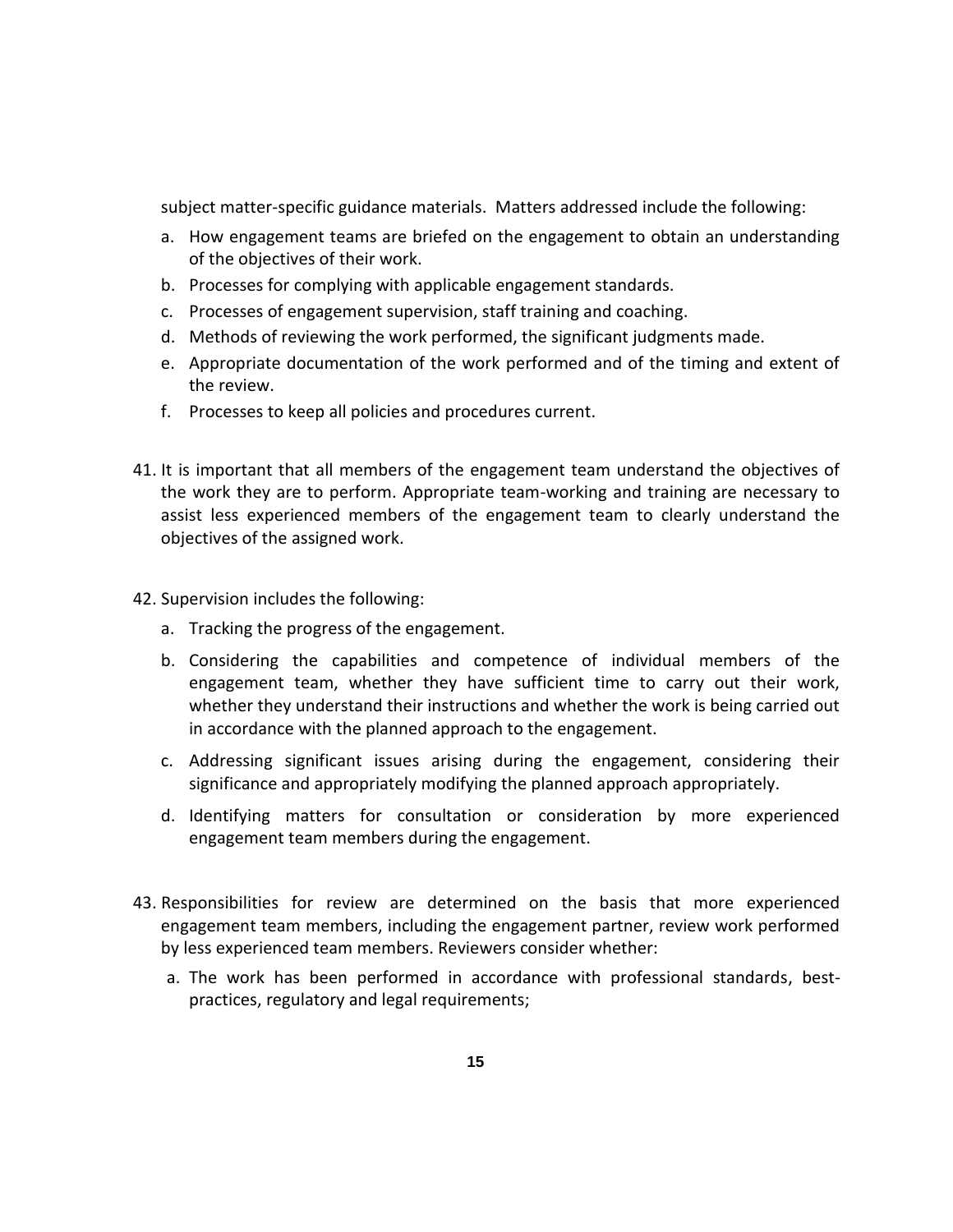- b. Significant matters have been raised for further consideration;
- c. Appropriate consultations have taken place and the resulting conclusions have been documented and implemented;
- d. There is a need to revise the nature, timing and extent of work performed;
- e. The work performed supports the conclusions reached and is appropriately documented;
- f. The evidence obtained is sufficient and appropriate to support the action taken; and
- g. The objectives of the engagement procedures have been achieved.

### **Consultation**

- **44. The IP should establish policies and procedures designed to provide it with reasonable assurance that:**
	- **a. Appropriate consultation takes place on difficult or contentious matters;**
	- **b. Sufficient resources are available to enable appropriate consultation to take place;**
	- **c. The nature and scope of such consultations are documented; and**
	- **d. Conclusions resulting from consultations are documented and implemented.**
- 45. Consultation includes discussion, at the appropriate professional level, with individuals within or outside the IP's team who have specialized expertise, to resolve a difficult or contentious matter.
- 46. Consultation uses appropriate research resources as well as the collective experience and technical expertise of the IP. Consultation helps to promote quality and improves the application of professional judgment. The IP seeks to establish a culture in which consultation is recognized as a strength and encourages personnel to consult on difficult or contentious matters.
- 47. Effective consultation with other professionals requires that those consulted be given all the relevant facts that will enable them to provide informed advice on technical, ethical or other matters. Consultation procedures require consultation with those having appropriate knowledge, seniority and experience on significant technical, ethical and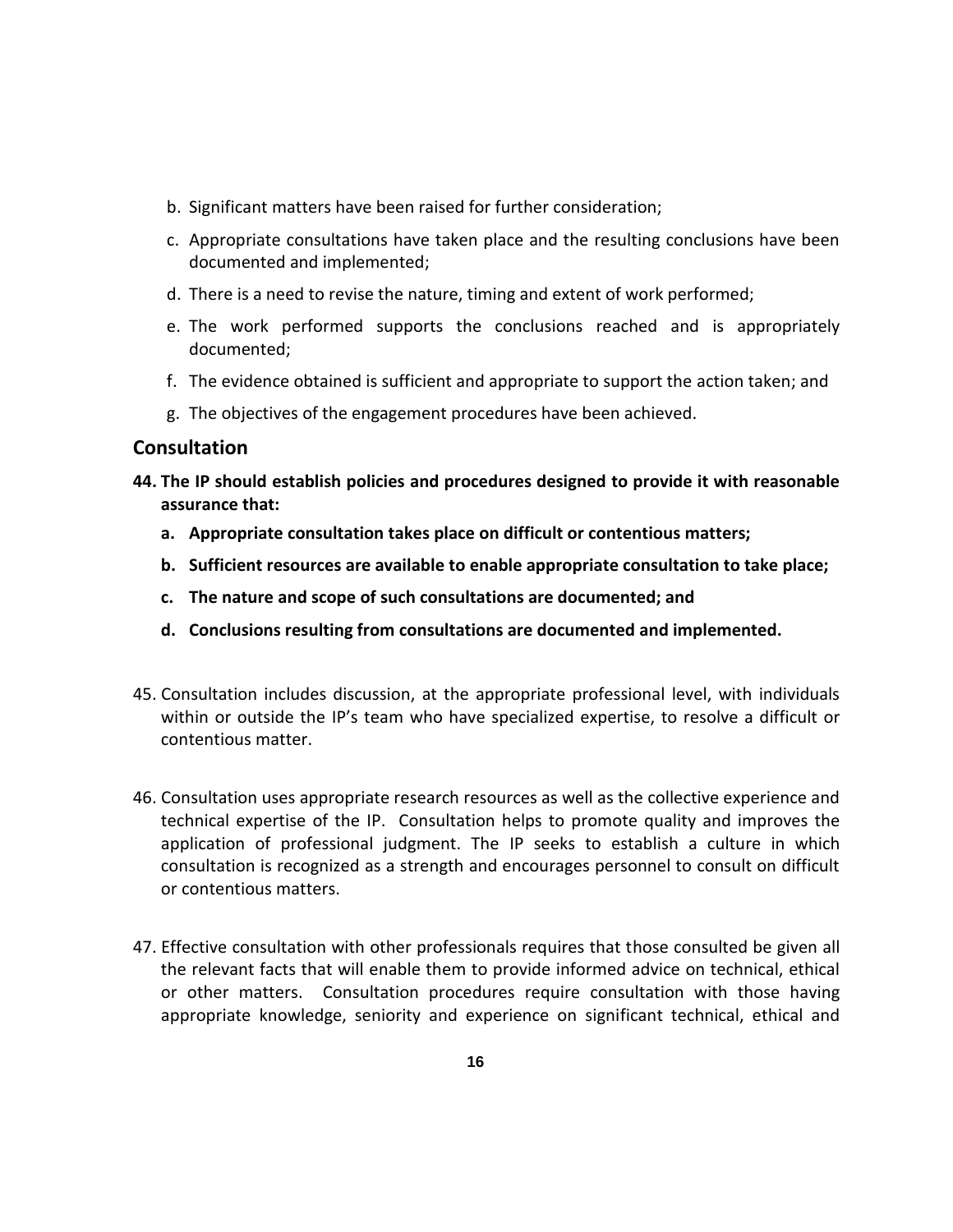other matters, and appropriate documentation and implementation of conclusions resulting from consultations.

- 48. An IP needing to consult externally, for example, an IP without appropriate internal resources, may take advantage of advisory services provided by (a) other IP, or (b) or consultants (c) professional and regulatory bodies. Before contracting for such services, the IP considers whether the external provider is suitably qualified for that purpose.
- 49. The documentation of consultations with other professionals that involve difficult or contentious matters is agreed by both the individual seeking consultation and the individual consulted. The documentation is sufficiently complete and detailed to enable an understanding of:
	- a. The issue on which consultation was sought; and
	- b. The results of the consultation, including any decisions taken, the basis for those decisions and how they were implemented.

### **Differences of Opinion**

- **50. The IP should establish policies and procedures for dealing with and resolving differences of opinion within the engagement team, with those consulted and, where applicable, between the IP and the engagement quality control reviewer. Conclusions reached should be documented and implemented.**
- 51. Such procedures encourage identification of differences of opinion at an early stage, provide clear guidelines as to the successive steps to be taken thereafter, and require documentation regarding the resolution of the differences and the implementation of the conclusions reached.
- 52. An IP using a suitably qualified external person(s) to conduct an engagement quality control review recognizes that differences of opinion can occur and establishes procedures to resolve such differences, for example, by consulting with another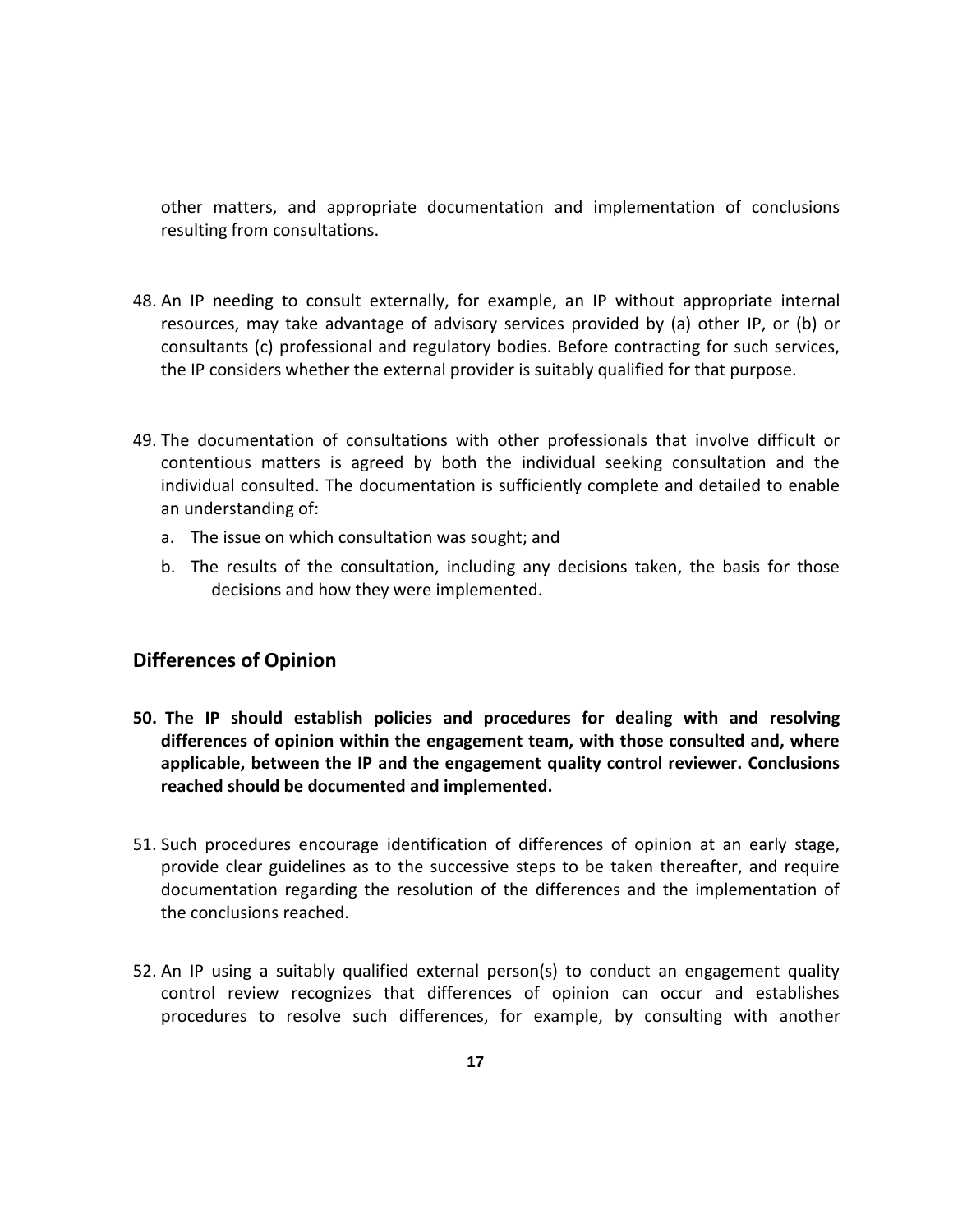practitioner or IP, or a professional or regulatory body.

### **Engagement Quality Control Review**

- **53. The IP should establish policies and procedures requiring, for appropriate engagements, an engagement quality control review that provides an objective evaluation of the significant judgments made by the engagement team and the conclusions reached. Such policies and procedures should:**
	- **a. Set out criteria against which all engagements should be evaluated to determine whether an engagement quality control review should be performed; and**
	- **b. Require an engagement quality control review for all engagements meeting the criteria established in compliance with subparagraph (a).**
- **54. The IP's policies and procedures should require the completion of the engagement quality control review before the report is issued.**
- **55. The peer-review mechanism is to be considered for adoption, wherever provided by IBBI and/or IPA.**
- **56. The IP should establish policies and procedures setting out:**
	- **a. The nature, timing and extent of an engagement quality control review;**
	- **b. Criteria for the eligibility of engagement quality control reviewers; and**
	- **c. Documentation requirements for an engagement quality control review.**

### *Nature, Timing and Extent of the Engagement Quality Control Review*

57. An engagement quality control review ordinarily involves discussion with the IP, personnel, a review of the decisions taken and, in particular, consideration of whether the decision taken is appropriate. It also involves a review of selected working papers relating to the significant judgments that the engagement team made and the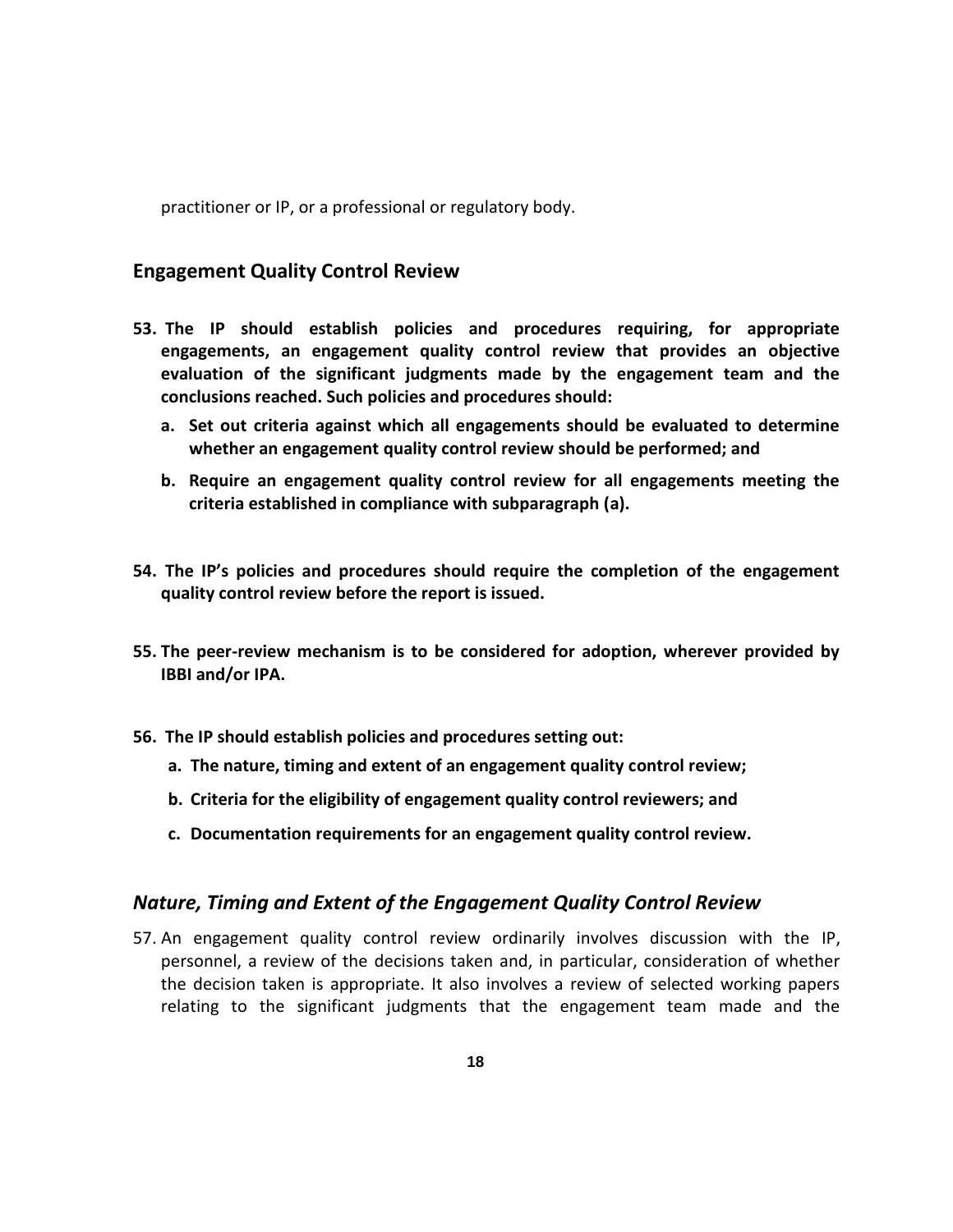conclusions they reached. The extent of the review depends on the complexity of the engagement and the risk that the decision taken might not be appropriate in the circumstances. The review does not reduce the responsibilities of the engagement partner.

- 58. An engagement quality control review includes considering the following:
	- Evaluation of the IP's and its team's independence in relation to the specific engagement.
	- Significant risks identified during the engagement and the responses to those risks.
	- Judgments made, particularly with respect to materiality and significant risks.
	- Whether appropriate consultation has taken place on matters involving differences of opinion or other difficult or contentious matters, and the conclusions arising from those consultations.
	- The matters to be communicated to management and those charged with governance and, where applicable, other parties such as regulatory bodies.
	- Whether working papers selected for review reflect the work performed in relation to the significant judgments and support the conclusions reached.
	- The appropriateness of the decision taken/ conclusions arrived.
- 59. The engagement quality control reviewer conducts the review in a timely manner at appropriate stages during the engagement so that significant matters may be promptly resolved to the reviewer's satisfaction before decision is taken.
- 60. Where the engagement quality control reviewer makes recommendations that the engagement partner does not accept and the matter is not resolved to the reviewer's satisfaction, the decision should not be taken until the matter is resolved by following the IP's procedures for dealing with differences of opinion.

### *Criteria for the Eligibility of Engagement Quality Control Reviewers*

**61. The IP's policies and procedures should address the appointment of engagement**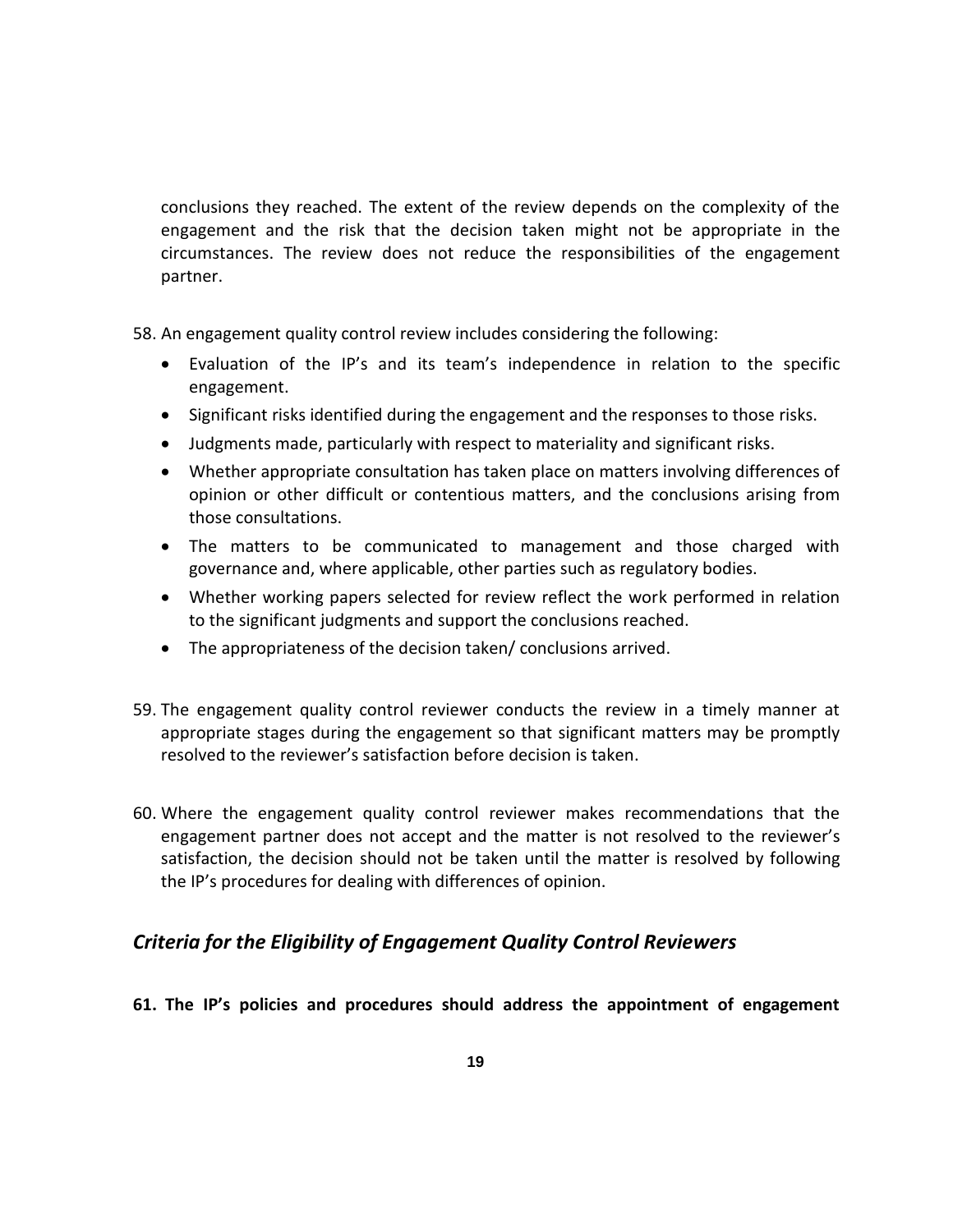**quality control reviewers and establish their eligibility through:**

- **a. The technical qualifications required to perform the role, including the necessary experience and authority; and**
- **b. The degree to which an engagement quality control reviewer can be consulted on the engagement without compromising the reviewer's objectivity.**
- 62. The IP's policies and procedures on the technical qualifications of engagement quality control reviewers address the technical expertise, experience and authority necessary to perform the role. What constitutes sufficient and appropriate technical expertise, experience and authority depends on the circumstances of the engagement.
- 63. The IP's policies and procedures are designed to maintain the objectivity of the engagement quality control reviewer. For example, the engagement quality control reviewer:
	- a. Is not selected by the IP;
	- b. Does not otherwise participate in the engagement during the period of review;
	- c. Does not make decisions for the engagement team; and
	- d. Is not subject to other considerations that would threaten the reviewer's objectivity.
- 64. The engagement partner may consult the engagement quality control reviewer during the engagement. Such consultation need not compromise the engagement quality control reviewer's eligibility to perform the role. Where the nature and extent of the consultations become significant, however, care is taken by both the engagement team and the reviewer to maintain the reviewer's objectivity. Where this is not possible, another individual within the IP or a suitably qualified external person is appointed to take on the role of either the engagement quality control reviewer or the person to be consulted on the engagement. The IP's policies provide for the replacement of the engagement quality control reviewer where the ability to perform an objective review may be impaired.
- 65. Suitably qualified external persons may be contracted where sole practitioners or small IPs identify engagements requiring engagement quality control reviews. Alternatively,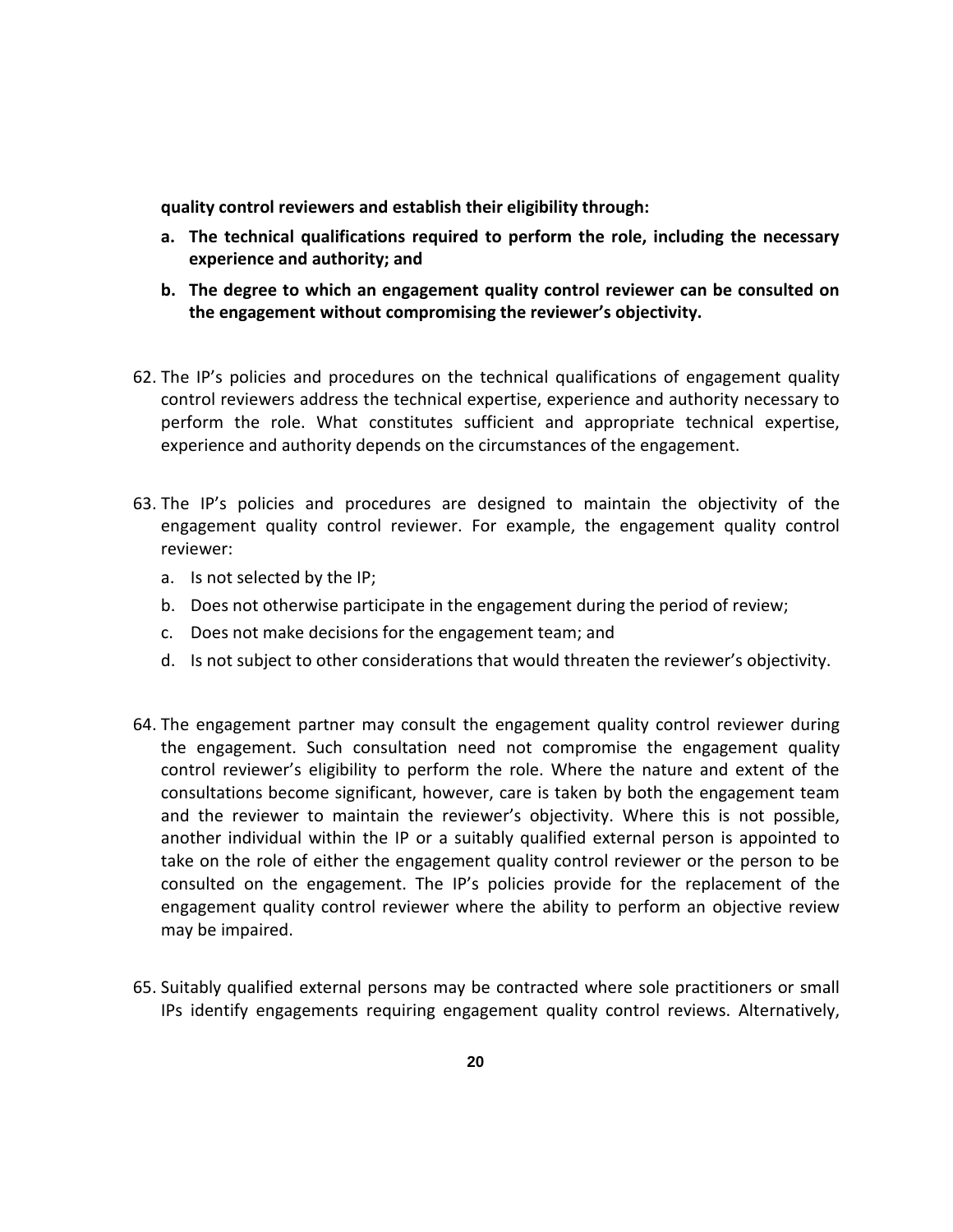some sole practitioners or small IPs may wish to use other IPs to facilitate engagement quality control reviews. The peer-review mechanism is to be considered for adoption, wherever provided by IBBI and/or IPA. Where the IP contracts suitably qualified external persons, the IP follows the requirements and guidance in *paragraph 47*.

### *Documentation of the Engagement Quality Control Review*

- **66. Policies and procedures on documentation of the engagement quality control review should require that:**
	- **a. The procedures required by the IP's policies on engagement quality control review have been performed;**
	- **b. The engagement quality control review has been completed before the report is issued; and**
	- **c. The reviewer is not aware of any unresolved matters that would cause the reviewer to believe that the significant judgments the engagement team made and the conclusions they reached were not appropriate.**

### **Engagement Documentation**

### *Completion of the Assembly of Final Engagement Files*

- **67. The IP should establish policies and procedures for engagement teams to complete the assembly of final engagement files on a timely basis after the engagement reports have been finalized.**
- 68. Law or regulation may prescribe the time limits by which the assembly of final engagement files for specific types of engagement should be completed. Where no such time limits are prescribed in law or regulation, the IP establishes time limits appropriate to the nature of the engagements that reflect the need to complete the assembly of final engagement files on a timely basis.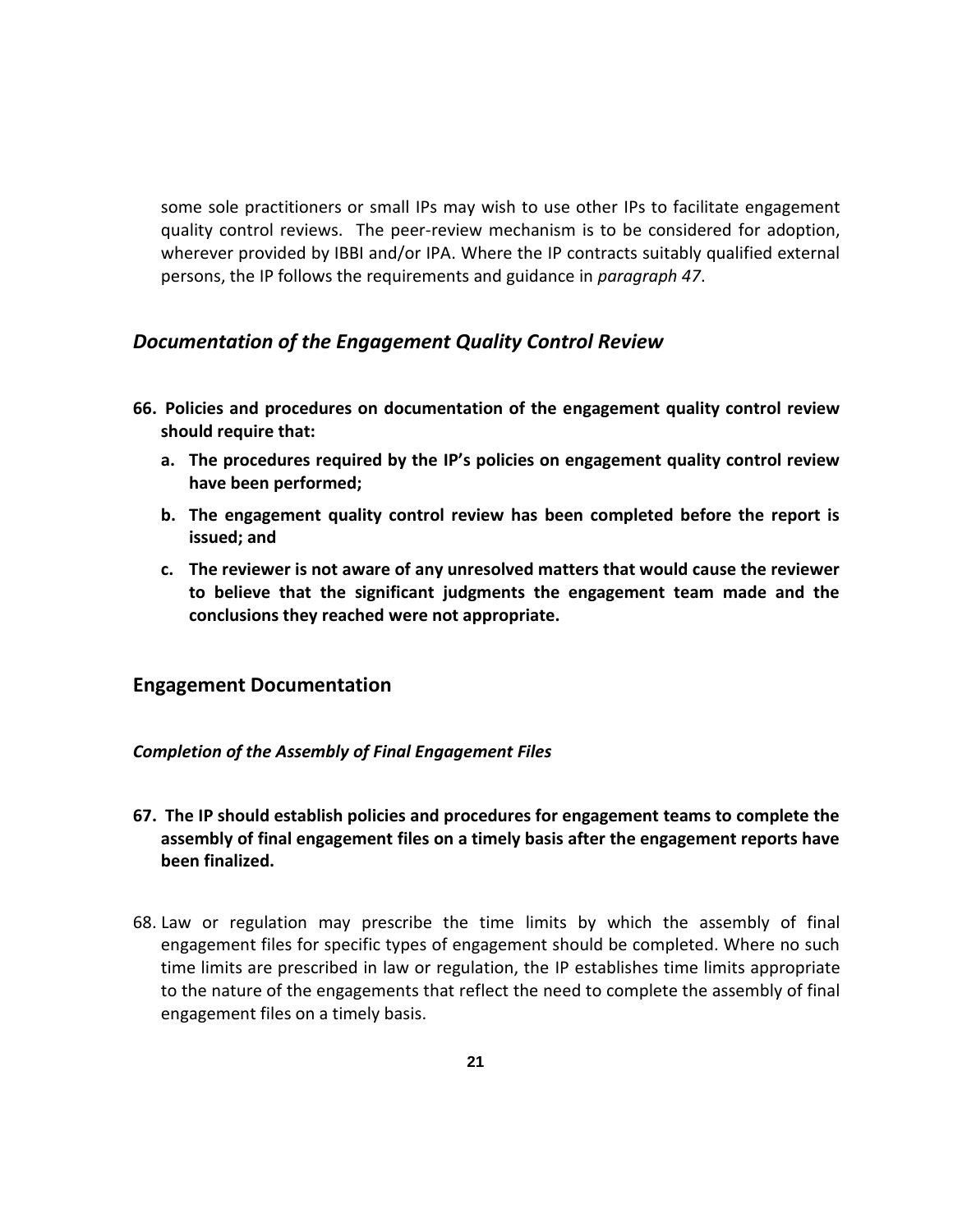*Confidentiality, Safe Custody, Integrity, Accessibility and Retrievability of Engagement Documentation*

- **69. The IP should establish policies and procedures designed to maintain the confidentiality, safe custody, integrity, accessibility and retrievability of engagement documentation.**
- 70. Relevant ethical requirements establish an obligation for the IP's personnel to observe at all times the confidentiality of information contained in engagement documentation, unless specific client authority has been given to disclose information, or there is a legal or professional duty to do so. Specific laws or regulations may impose additional obligations on the IP's personnel to maintain client confidentiality, particularly where data of a personal nature are concerned.
- 71. Whether engagement documentation is in paper, electronic or other media, the integrity, accessibility or retrievability of the underlying data may be compromised if the documentation could be altered, added to or deleted without the IP's knowledge, or if it could be permanently lost or damaged. Accordingly, the IP designs and implements appropriate controls for engagement documentation to:
	- a. Enable the determination of when and by whom engagement documentation was created, changed or reviewed;
	- b. Protect the integrity of the information at all stages of the engagement, especially when the information is shared within the engagement team or transmitted to other parties *via* the Internet;
	- c. Prevent unauthorized changes to the engagement documentation; and
	- d. Allow access to the engagement documentation by the engagement team and other authorized parties as necessary to properly discharge their responsibilities.
- 72. Controls that the IP may design and implement to maintain the confidentiality, safe custody, integrity, accessibility and retrievability of engagement documentation include, for example:
	- The use of a password among engagement team members to restrict access to electronic engagement documentation to authorized users.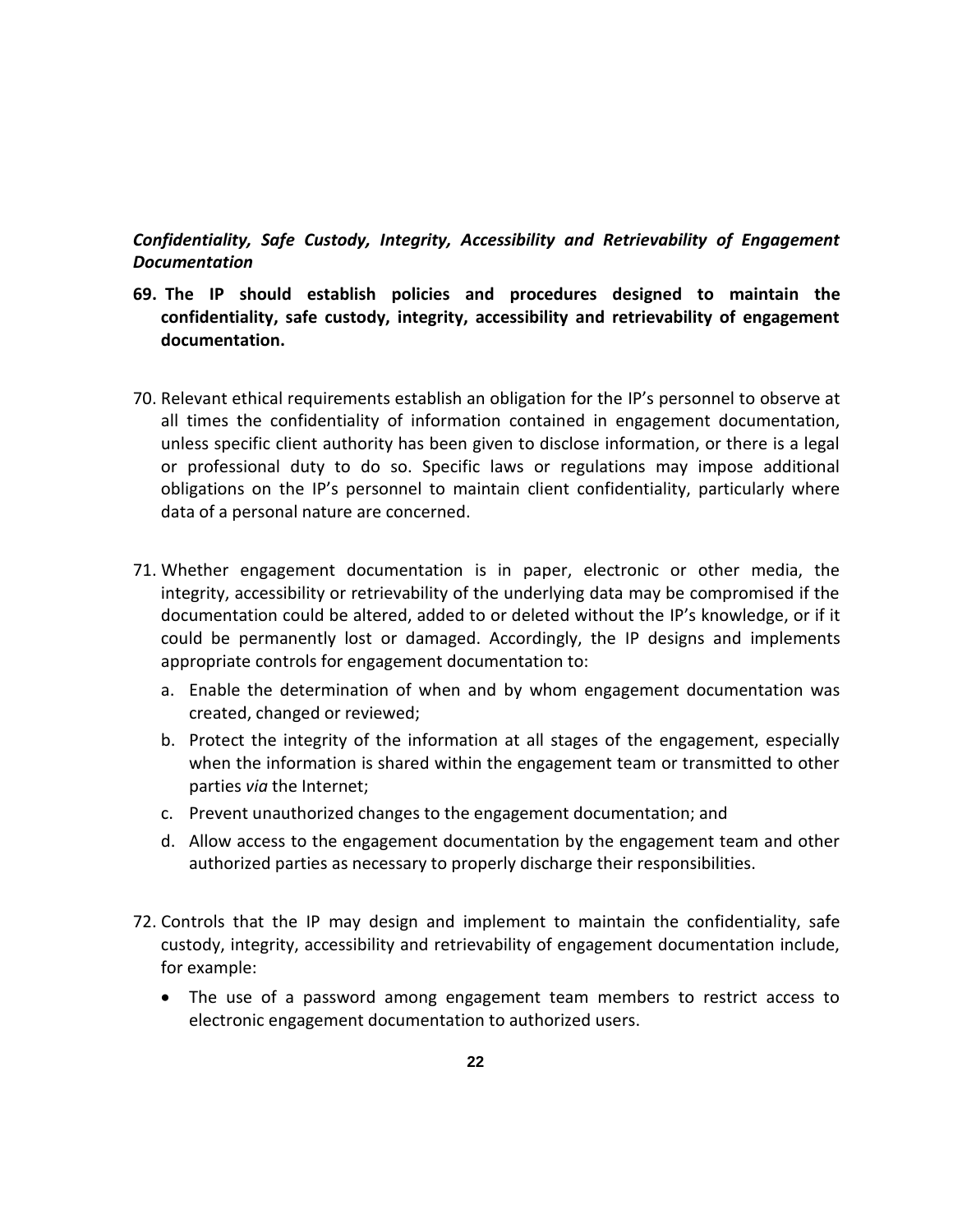- Appropriate back-up routines for electronic engagement documentation at appropriate stages during the engagement.
- Procedures for properly distributing engagement documentation to the team members at the start of engagement, processing it during engagement, and collating it at the end of engagement.
- Procedures for restricting access to, and enabling proper distribution and confidential storage of, hardcopy engagement documentation.
- 73. For practical reasons, original paper documentation may be electronically scanned for inclusion in engagement files. In that case, the IP implements appropriate procedures requiring engagement teams to:
	- a. Generate scanned copies that reflect the entire content of the original paper documentation, including manual signatures, cross-references and annotations;
	- b. Integrate the scanned copies into the engagement files, including indexing and signing off on the scanned copies as necessary; and
	- c. Enable the scanned copies to be retrieved and printed as necessary.
- 74.The IP considers whether to retain original paper documentation that has been scanned for legal, regulatory or other reasons.

### *Retention of Engagement Documentation*

- **75. The IP should establish policies and procedures for the retention of engagement documentation for a period sufficient to meet the needs of the IP or as required by law or regulation.**
- 76. The needs of the IP for retention of engagement documentation, and the period of such retention, will vary with the nature of the engagement and the IP's circumstances, for example, whether the engagement documentation is needed to provide a record of matters of continuing significance to future engagements. The retention period may also depend on other factors, such as whether local law or regulation prescribes specific retention periods for certain types of engagements, or whether there are generally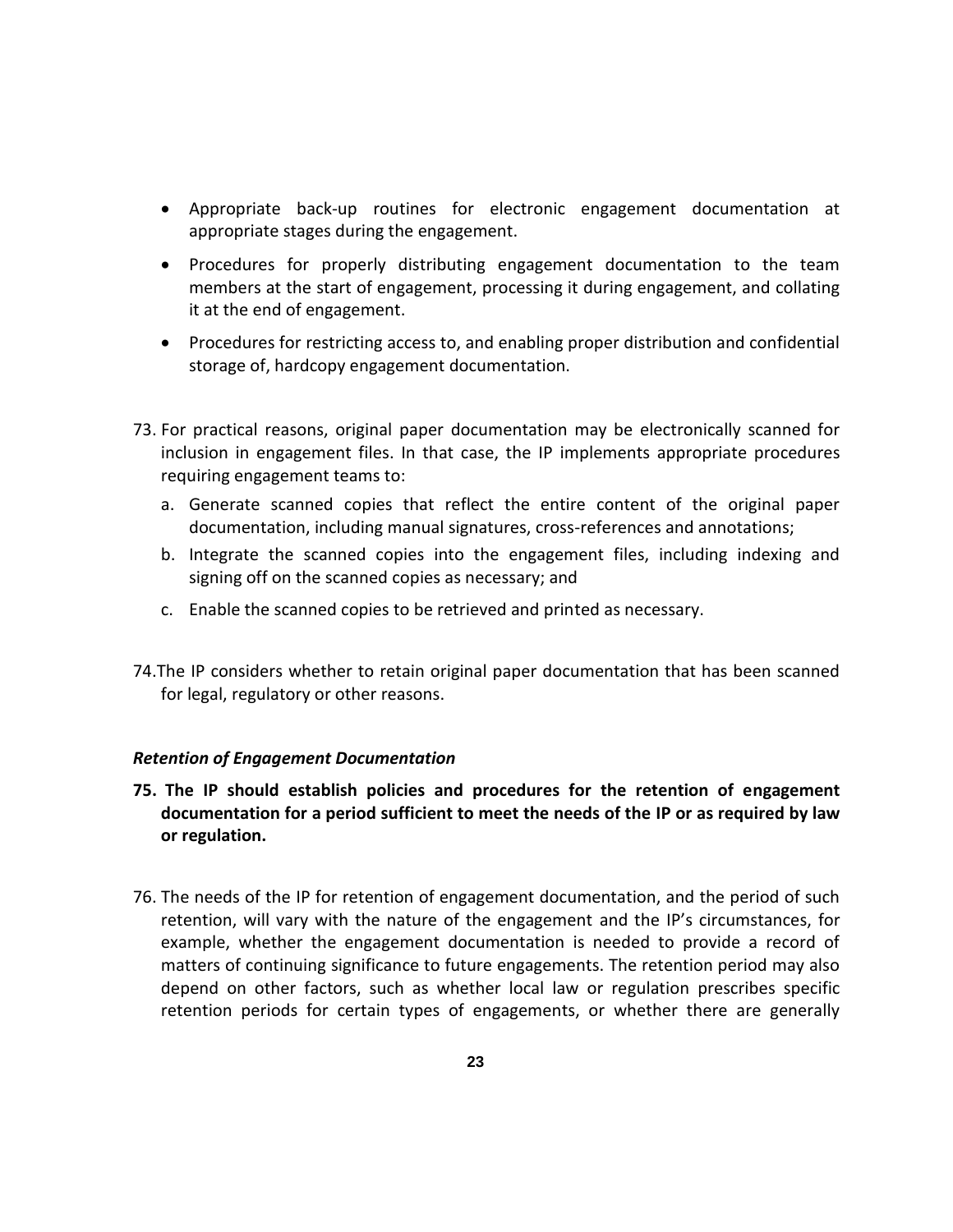accepted retention periods in the jurisdiction in the absence of specific legal or regulatory requirements. In general, the retention period is eight years for digital records and three years for physical records in the context of insolvency assignment/engagement.

- 77. An IP must ensure that he maintains written contemporaneous records for any decision taken, the reasons for taking the decision, and the information and evidence in support of such decision. This shall be maintained so as to sufficiently enable a reasonable person to take a view on the appropriateness of his decisions and actions.
- 78. Procedures that the IP adopts for retention of engagement documentation include those that:
	- a. Enable the retrieval of, and access to, the engagement documentation during the retention period, particularly in the case of electronic documentation since the underlying technology may be upgraded or changed over time.
	- b. Provide, where necessary, a record of changes made to engagement documentation after the engagement files have been completed.
	- c. Enable authorized external parties to access and review specific engagement documentation for quality control or other purposes.

#### *Ownership of Engagement Documentation*

79. Unless otherwise specified by law or regulation, engagement documentation is the property of the IP. The IP may, at its discretion, make portions of, or extracts from, engagement documentation available to stakeholders, provided such disclosure does not undermine the validity of the work performed, or, in the case of assurance engagements, the independence of the IP or its personnel.

### **Monitoring**

**80. The IP should establish policies and procedures designed to provide it with reasonable assurance that the policies and procedures relating to the system of quality control are relevant, adequate, operating effectively and complied with in practice. Such policies**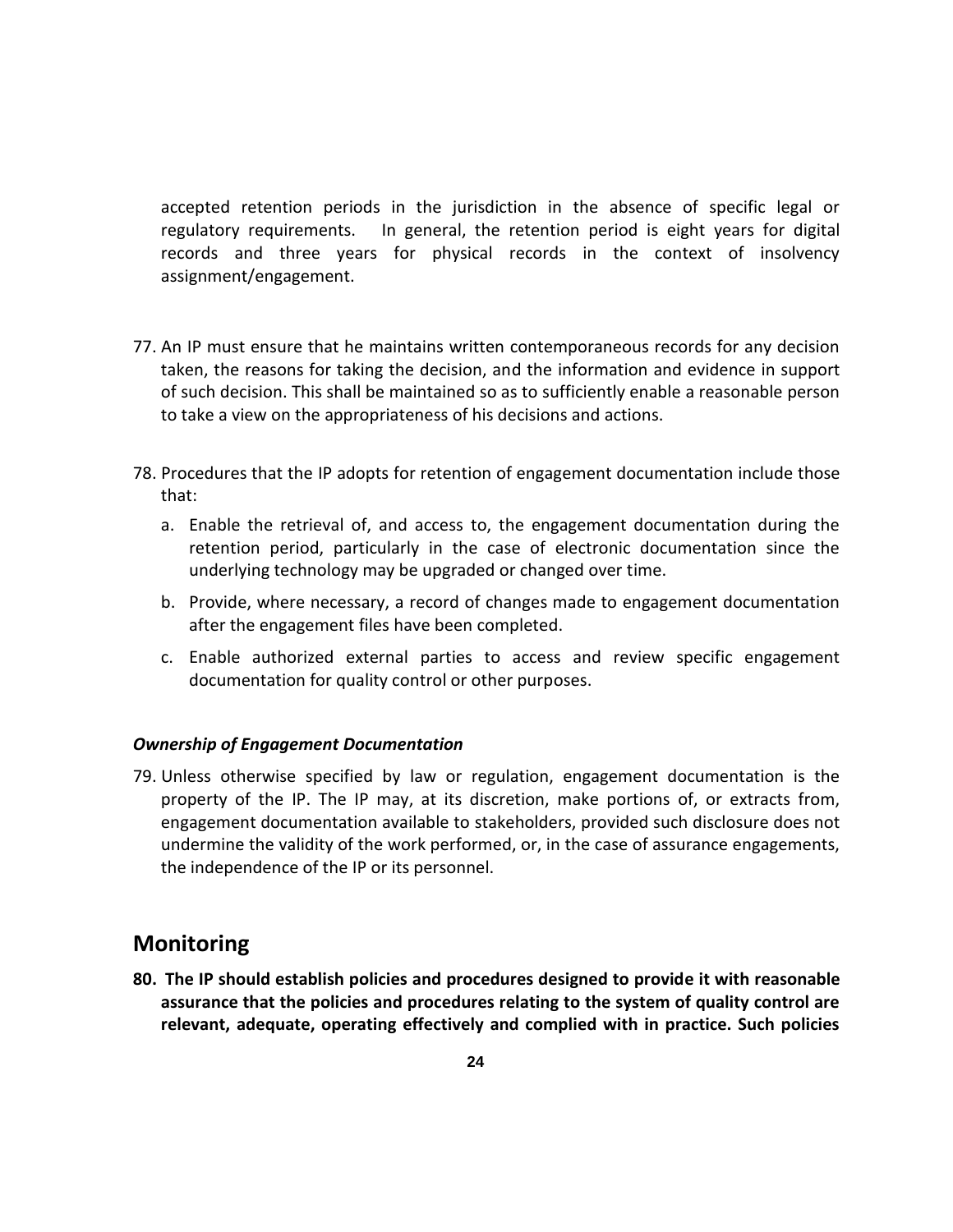**and procedures should include an ongoing consideration and evaluation of the IP's system of quality control, including a periodic inspection of a selection of completed engagements.**

- 81. The purpose of monitoring compliance with quality control policies and procedures is to provide an evaluation of:
	- a. Adherence to professional standards, best-practices, regulatory and legal requirements;
	- b. Whether the quality control system has been appropriately designed and effectively implemented; and
	- c. Whether the IP's quality control policies and procedures have been appropriately applied, so that reports that are issued by the IP or engagement partners are appropriate in the circumstances.
- 82. The IP entrusts responsibility for the monitoring process to a partner or partners or other persons with sufficient and appropriate experience and authority in the IP to assume that responsibility. Monitoring of the IP's system of quality control is performed by competent individuals and covers both the appropriateness of the design and the effectiveness of the operation of the system of quality control.
- 83. Ongoing consideration and evaluation of the system of quality control includes matters such as the following:
	- Analysis of:
		- o New developments in professional standards, best-practices, regulatory and legal requirements, and how they are reflected in the IP's policies and procedures where appropriate;
		- o Written confirmation of compliance with policies and procedures on independence;
		- o Continuing professional development, including training; and
		- o Decisions related to acceptance and continuance of client relationships and specific engagements.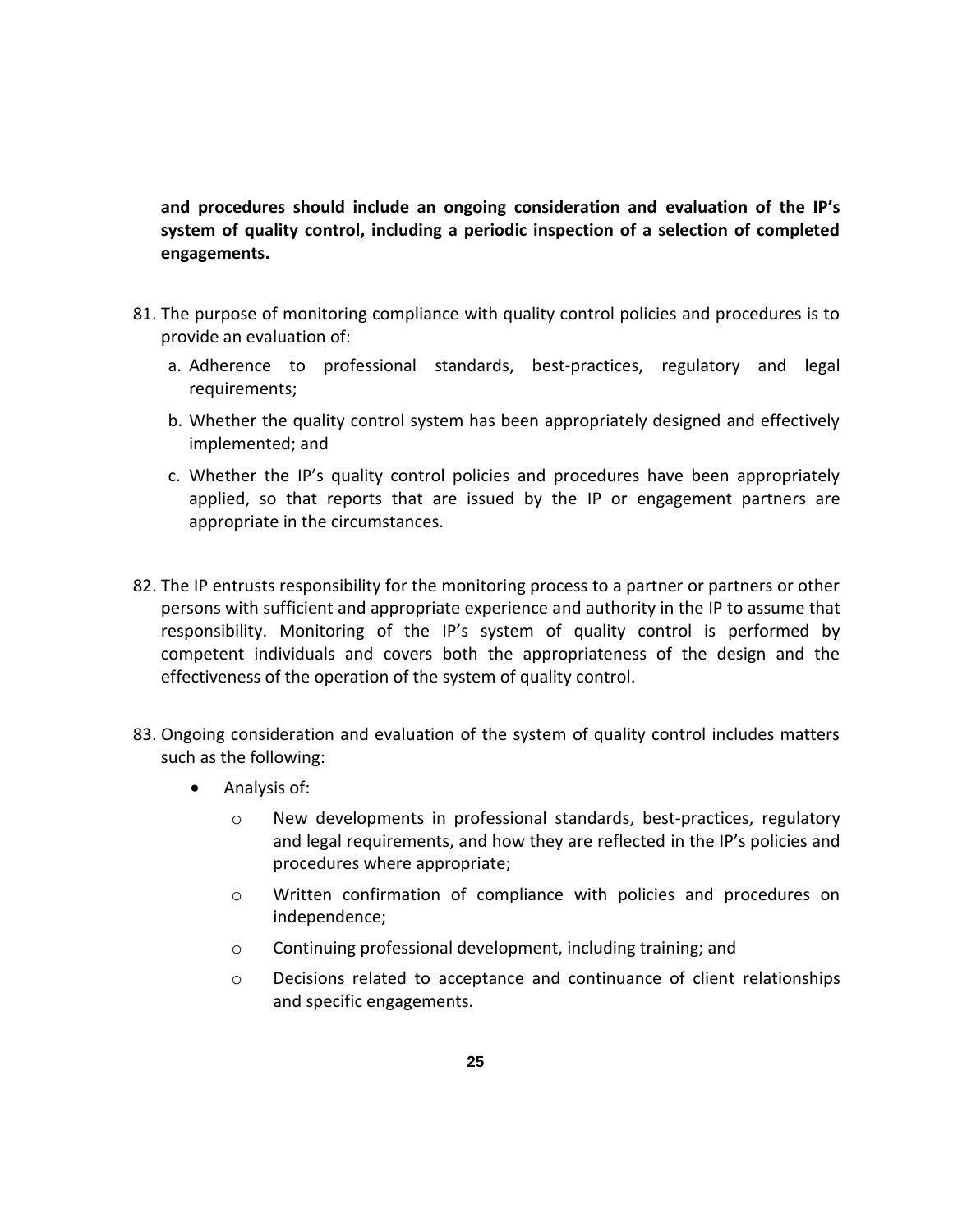- Determination of corrective actions to be taken and improvements to be made in the system, including the provision of feedback into the IP's policies and procedures relating to education and training.
- Communication to appropriate personnel of weaknesses identified in the system, in the level of understanding of the system, or compliance with it.
- Follow-up by appropriate personnel so that necessary modifications are promptly made to the quality control policies and procedures.
- 84. The inspection of a selection of completed engagements is ordinarily performed on a cyclical basis. The manner in which the inspection cycle is organized, including the timing of selection of individual engagements, depends on many factors, including the following:
	- The size of the corporate debtor.
	- The number and geographical location of offices.
	- The results of previous monitoring procedures.
	- The degree of authority both personnel and offices have (for example, whether individual offices are authorized to conduct their own inspections or whether only the head office may conduct them).
	- The nature and complexity of the IP's practice and organization.
	- The risks associated with the IP's clients and specific engagements.
- 85. The inspection process includes the selection of individual engagements, some of which may be selected without prior notification to the engagement team. Those inspecting the engagements are not involved in performing the engagement or the engagement quality control review. In determining the scope of the inspections, the IP may take into account the scope or conclusions of an independent external inspection program. However, an independent external inspection program does not act as a substitute for the IP's own internal monitoring program.
- 86. Small IPs and sole practitioners may wish to use a suitably qualified external person or another IP to carry out engagement inspections and other monitoring procedures.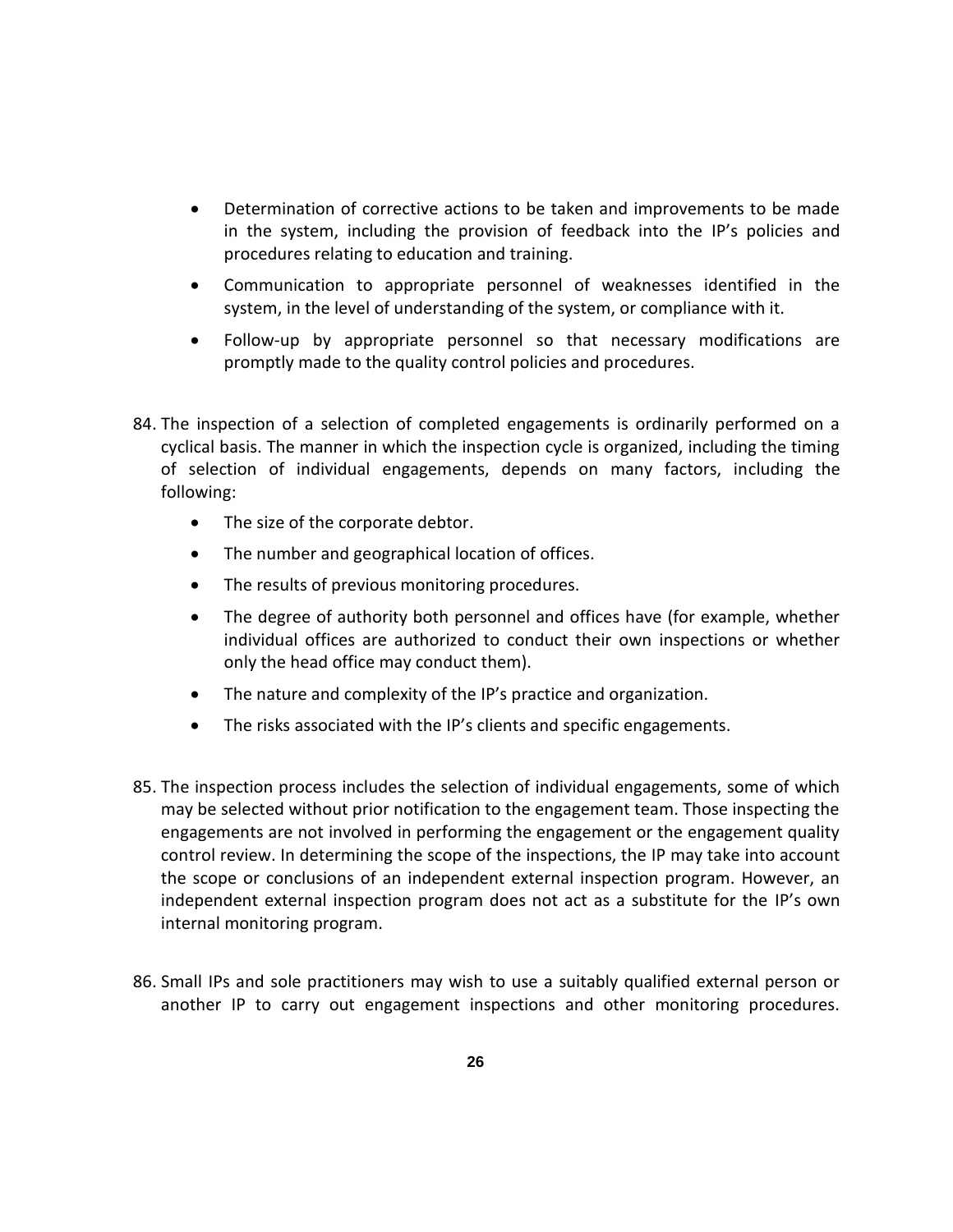Alternatively, they may wish to establish arrangements to share resources with other appropriate organizations to facilitate monitoring activities.

- **87. The IP should evaluate the effect of deficiencies noted as a result of the monitoring process and should determine whether they are either:** 
	- **a. Instances that do not necessarily indicate that the IP's system of quality control is insufficient to provide it with reasonable assurance that it complies with professional standards, best-practices, regulatory and legal requirements, and that conclusions arrived are appropriate in the circumstances; or**
	- **b. Systemic, repetitive or other significant deficiencies that require prompt corrective action.**
- **88. The IP should communicate to relevant engagement partners and other appropriate personnel deficiencies noted as a result of the monitoring process and recommendations for appropriate remedial action.**
- **89. The IP's evaluation of each type of deficiency should result in recommendations for one or more of the following:**
	- **a. Taking appropriate remedial action in relation to an individual engagement or member of personnel;**
	- **b. The communication of the findings to those responsible for training and professional development;**
	- **c. Changes to the quality control policies and procedures; and**
	- **d. Disciplinary action against those who fail to comply with the policies and procedures of the IP, especially those who do so repeatedly.**
- **90. Where the results of the monitoring procedures indicate that conclusion arrived may be inappropriate or that procedures were omitted during the performance of the engagement, the IP should determine what further action is appropriate to comply with relevant professional standards, best-practices, regulatory and legal requirements. It should also consider obtaining legal advice.**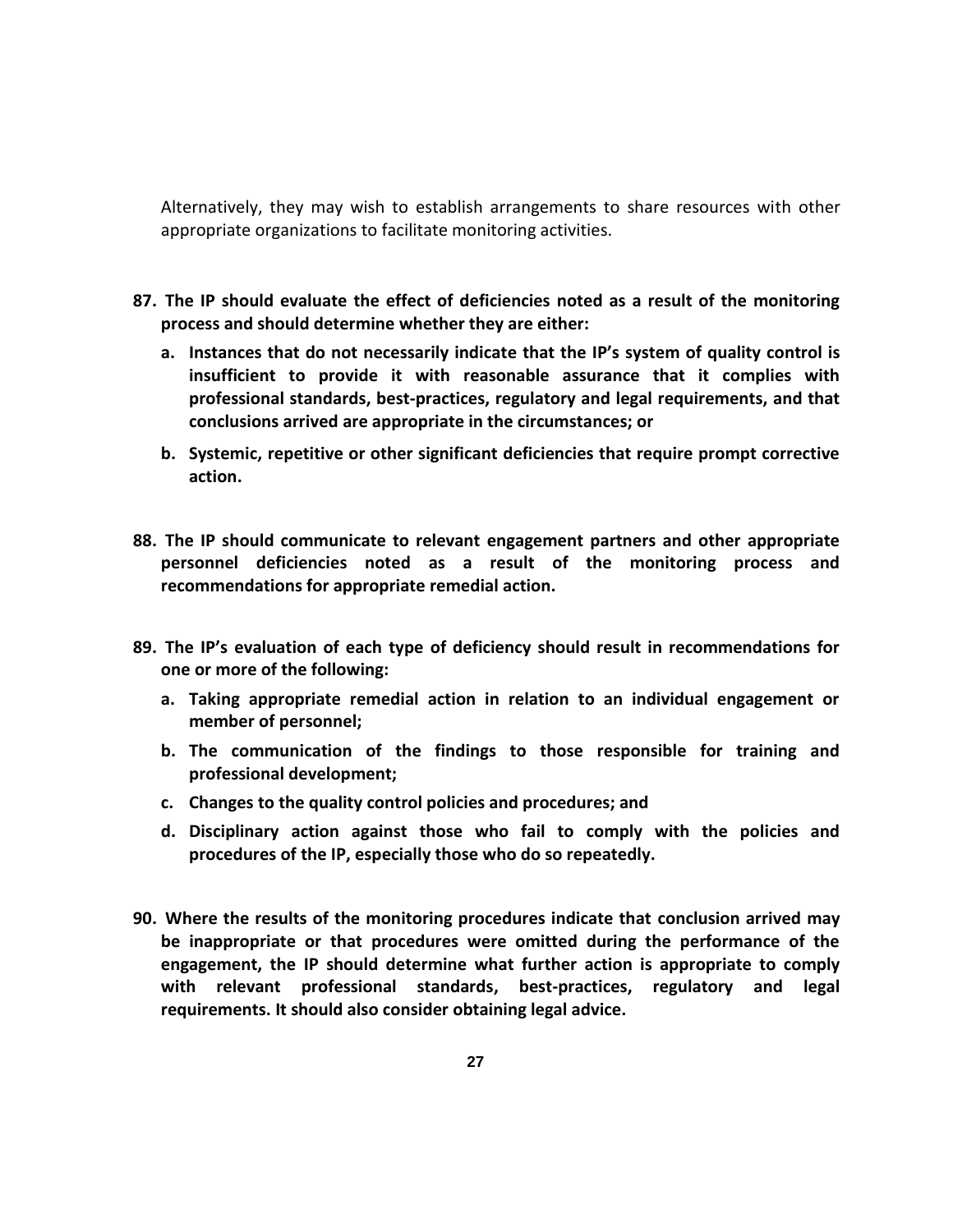- **91. At least annually, the IP should communicate the results of the monitoring of its quality control system to its team. Such communication should enable the IP and these individuals to take prompt and appropriate action where necessary in accordance with their defined roles and responsibilities. Information communicated should include the following:**
	- **a. A description of the monitoring procedures performed.**
	- **b. The conclusions drawn from the monitoring procedures.**
	- **c. Where relevant, a description of systemic, repetitive or other significant deficiencies and of the actions taken to resolve or amend those deficiencies.**
- 92. The reporting of identified deficiencies to individuals other than the relevant engagement partners ordinarily does not include an identification of the specific engagements concerned, unless such identification is necessary for the proper discharge of the responsibilities of the individuals other than the engagement partners.

### **Complaints and Allegations**

- **93. The IP should establish policies and procedures designed to provide it with reasonable assurance that it deals appropriately with:**
	- **a. Complaints and allegations that the work performed by the IP fails to comply with professional standards, best-practices, regulatory and legal requirements; and**
	- **b. Allegations of non-compliance with the IP's system of quality control.**
- 94. Complaints and allegations (which do not include those that are clearly frivolous) may originate from within or outside the IP organisation. They may be made by personnel or external stakeholders. They may be received by engagement team members or other IP personnel.
- 95. As part of this process, the IP establishes clearly defined channels for personnel to raise any concerns in a manner that enables them to come forward without fear of reprisals.
- 96. The IP investigates such complaints and allegations in accordance with established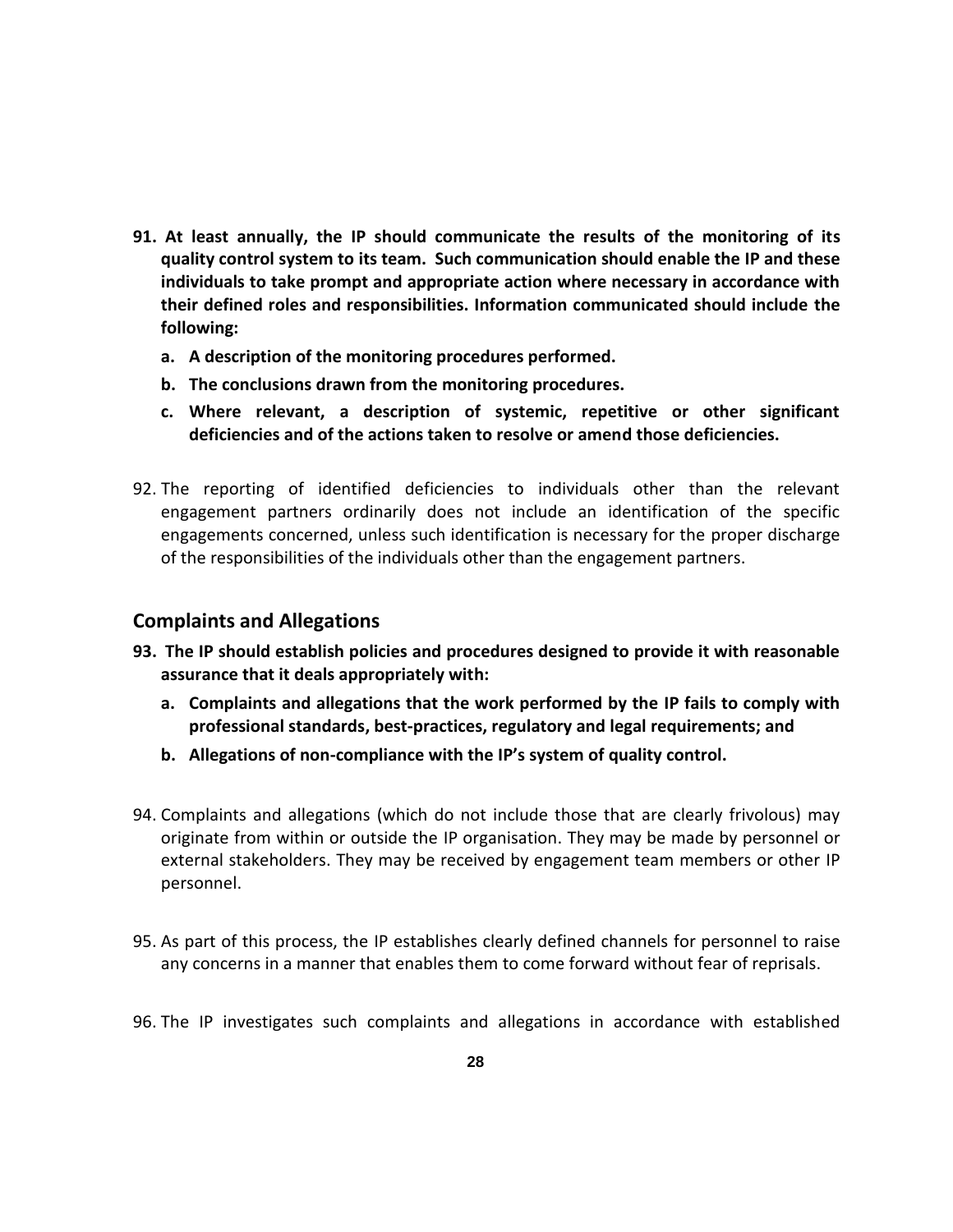policies and procedures. The investigation is supervised by a partner with sufficient and appropriate experience and authority within the IPs organisation but who is not otherwise involved in the engagement, and includes involving legal counsel as necessary. Small IPs and sole practitioners may use the services of a suitably qualified external person or another IP to carry out the investigation. Complaints, allegations and the responses to them are documented.

97. Where the results of the investigations indicate deficiencies in the design or operation of the IP's quality control policies and procedures, or non-compliance with the IP's system of quality control by an individual or individuals, the IP takes appropriate action as discussed in *paragraph 51.*

### **Documentation**

- **98. The IP should establish policies and procedures requiring appropriate documentation to provide evidence of the operation of each element of its system of quality control.**
- 99. How such matters are documented is the IP's decision. For example, large IPs may use electronic databases to document matters such as independence confirmations, performance evaluations and the results of monitoring inspections. Smaller IPs may use more simpler and informal methods such as manual notes, checklists and forms.
- 100. Factors to consider when determining the form and content of documentation evidencing the operation of each of the elements of the system of quality control include the following:
	- The size of the IP and the number of offices.
	- The degree of authority both personnel and offices have.
	- The nature and complexity of the IP's practice and organization.
- 101. The IP retains this documentation for a period of time sufficient to permit those